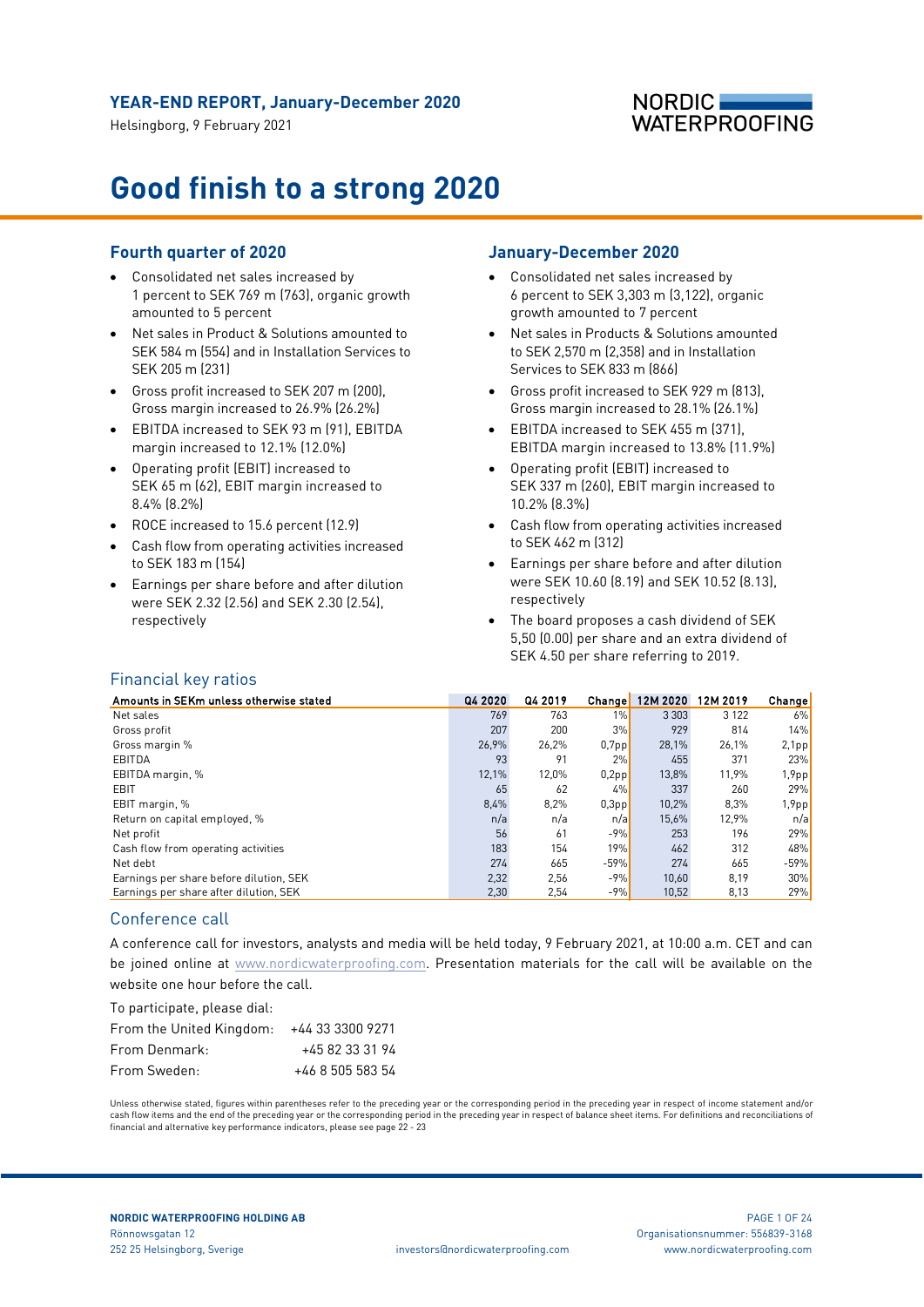

# **Message from the CEO**

#### Good finish to a strong 2020

**The Group ends a strong 2020 with another good quarter of organic growth and strong cash flow. Consolidated net sales in the fourth quarter increased by 1 percent compared with the previous year, from SEK 763 million to SEK 769 million. Organic growth was 5 percent and the currency translation effects were -4 percent.**

**EBIT for the fourth quarter amounted to SEK 65 million, compared with SEK 62 million for the corresponding period last year, an increase of 4 percent. The positive development of the operating result is mainly due to increased volumes and good cost control. We also had a strong cash flow during the quarter, which was mainly due to reductions in working capital.**

**I am happy to report that thanks to a proactive and highly responsible approach and behaviour among our colleagues, fortunately we have seen few cases of Covid-19 among our staff and we have had a limited impact on our business.**

**During the quarter we completed the work to migrate the parent company from Denmark to Sweden. The new Swedish parent company Nordic Waterproofing Holding AB has been listed on Nasdaq Stockholm since 30 November.**

**Our renewed focus on an active acquisition strategy has already yielded two transactions after the end of the quarter, Byggpartner in Norway, a company that performs installation and maintenance of waterproofing products, and Gauris in the Netherlands, a distributor of products for dams and EPDM sealing materials. We welcome our new colleagues in both Norway and the Netherlands to Nordic Waterproofing. We expect additional transactions during the remainder of the year.**

The increase in net sales of 1 percent in the fourth quarter is mainly explained by good sales in the Products & Solutions operating segment, which organically grew 6 percent, while the Installation Services business segment declined organically by 11 percent compared to a strong quarter last year.

In the Products & Solutions segment, the bitumen-based business showed good growth. In particular growth was strong in Norway and Finland. Sweden also had good growth while Denmark was on level with the fourth quarter of the previous year. We expect that we have continued to increase our market share in the Nordic region.

Our rubber membrane business in SealEco had a strong fourth quarter, again with double-digit growth rates. Distri Pond, which was acquired in February 2019, had another strong quarter with sales growth of over 40 percent and for the whole of 2020 growth was 35 percent.

Our prefabricated elements business grew by 20 percent compared to a strong fourth quarter last year. As previously communicated, a profit improvement program is underway within the Taasinge Group. In the fourth quarter, operating profit showed a clear improvement over the previous year but is still not at a satisfactory level. In both Denmark and Norway we have strong orderbooks at the end of the year.

In the Installation Services segment, where sales are mainly generated in Finland, market developments continue to vary by region. We see better market development in the Helsinki area while the market is weaker in areas outside



**Martin Ellis,** *President and CEO*

## **Jan–Dec 2020**

Net sales: **SEK 3,303m (3,122)**

EBITDA: **SEK 455 m (371) 13.8% (11.9%)**

EBIT: **SEK 337 m (260) 10.2% (8.3%)**

> ROCE (R12): **15.6% (12.9%)**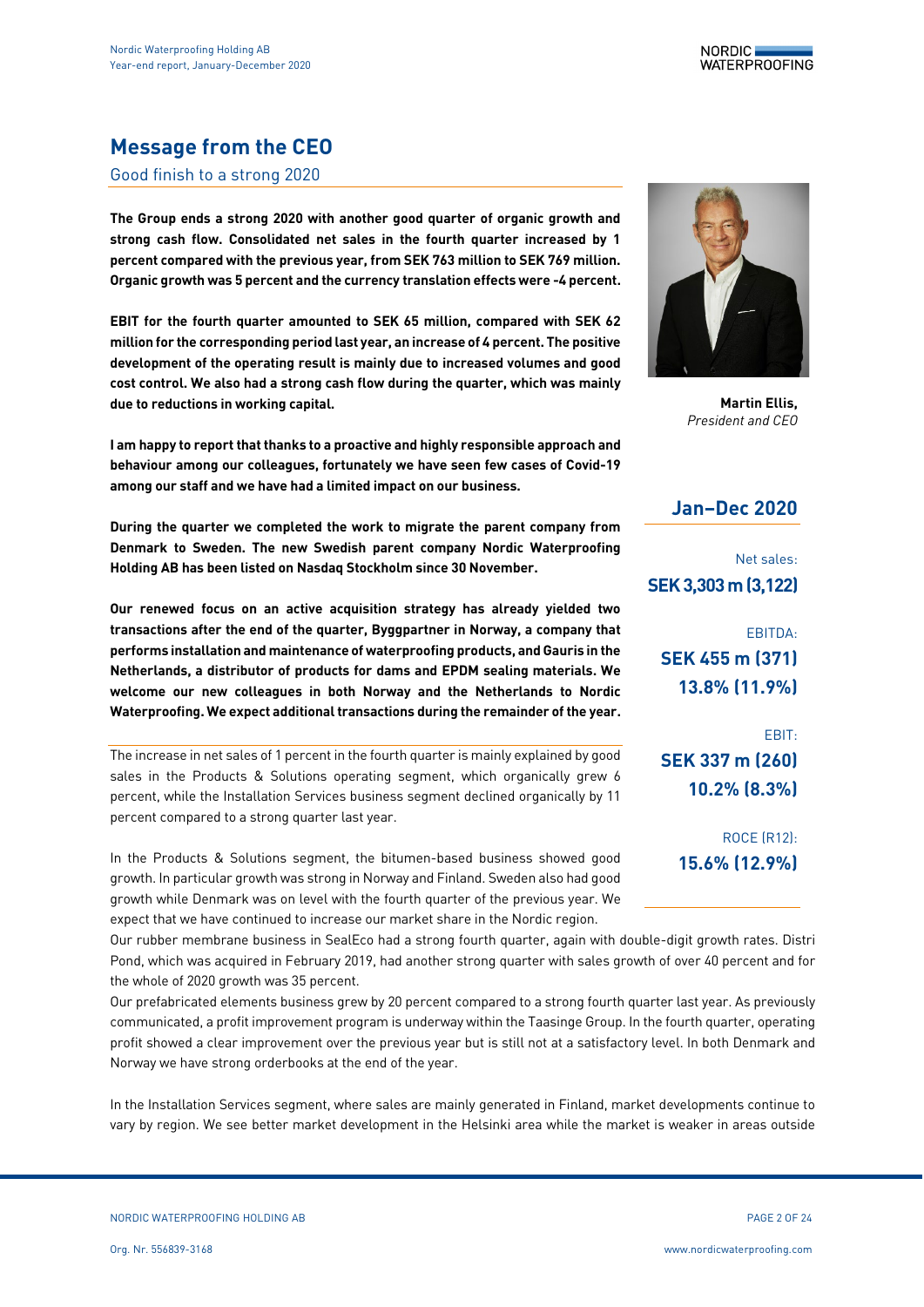the major urban areas. Net sales decreased by 11 percent, of which 8 percent organically, compared with the strong fourth quarter (+17 percent) the previous year. Most of the operations had negative growth rates with the exception of roof maintenance companies, which showed good growth in both Sweden and Finland.

Our Danish franchise companies continue to experience a strong and stable market and performed well in the fourth quarter with an EBIT contribution over the corresponding period last year and ended the year with order books at a slightly lower level than the previous year.

Given the short- and long-term uncertainty regarding the effects of the Covid-19 pandemic, we have continued a strong focus on monitoring order intake, cost and customer credit control. We also have continued measures to protect the availability of input materials to ensure our delivery capacity to our customers. Going forward, we continue to closely monitor the potential impact of the Covid-19 outbreak. We will continue to prioritize protecting the health of our employees and taking responsibility for our communities and for our customers.

We continue to focus on organic growth, profitability and selective acquisitions. Our balance sheet is strong and we continue to have the capacity to carry out acquisitions. We have a strategic focus to promote sustainable building solutions and enhance our service and product portfolio.

Last but not least, I would like to thank all colleagues in the Group for the efforts made during this year, which has given us many new and unexpected challenges to deal with. We can look back on a strong and successful year, confirming the strength of our decentralized business model where all business units can act quickly and flexibly. Our employees' commitment, enthusiasm and creativity are crucial factors in making Nordic Waterproofing a strong company and a fantastic workplace.

Helsingborg, 9 February 2021

Martin Filis President and CEO

## Annual General Meeting 2021 and dividend proposal

The AGM of Nordic Waterproofing Holding AB will be held on 29 April 2021.

The Board of Directors will propose the Annual General Meeting to resolve to pay a cash dividend of SEK 5.50 per share, totaling SEK 131 m. This represents ca 51 percent of the net profit in 2020. No dividend was distributed during 2020 and therefore will the Board of Directors also propose the Annual General Meeting to resolve to pay an extra cash dividend of SEK 4.50 per share, totaling SEK 108 m corresponding to 55% of the net profit for 2019. In total, SEK 10.00 per share and SEK 239 m.

### Nomination Committee for the 2021 Annual General Meeting

Information about the nomination committee is published on the Group's website: www.nordicwaterproofing.com/en/nomination-committee.

## Annual report 2020

The 2020 Annual Report will be available on Nordic Waterproofing's website and at the company's headquarters from 6 April 2021.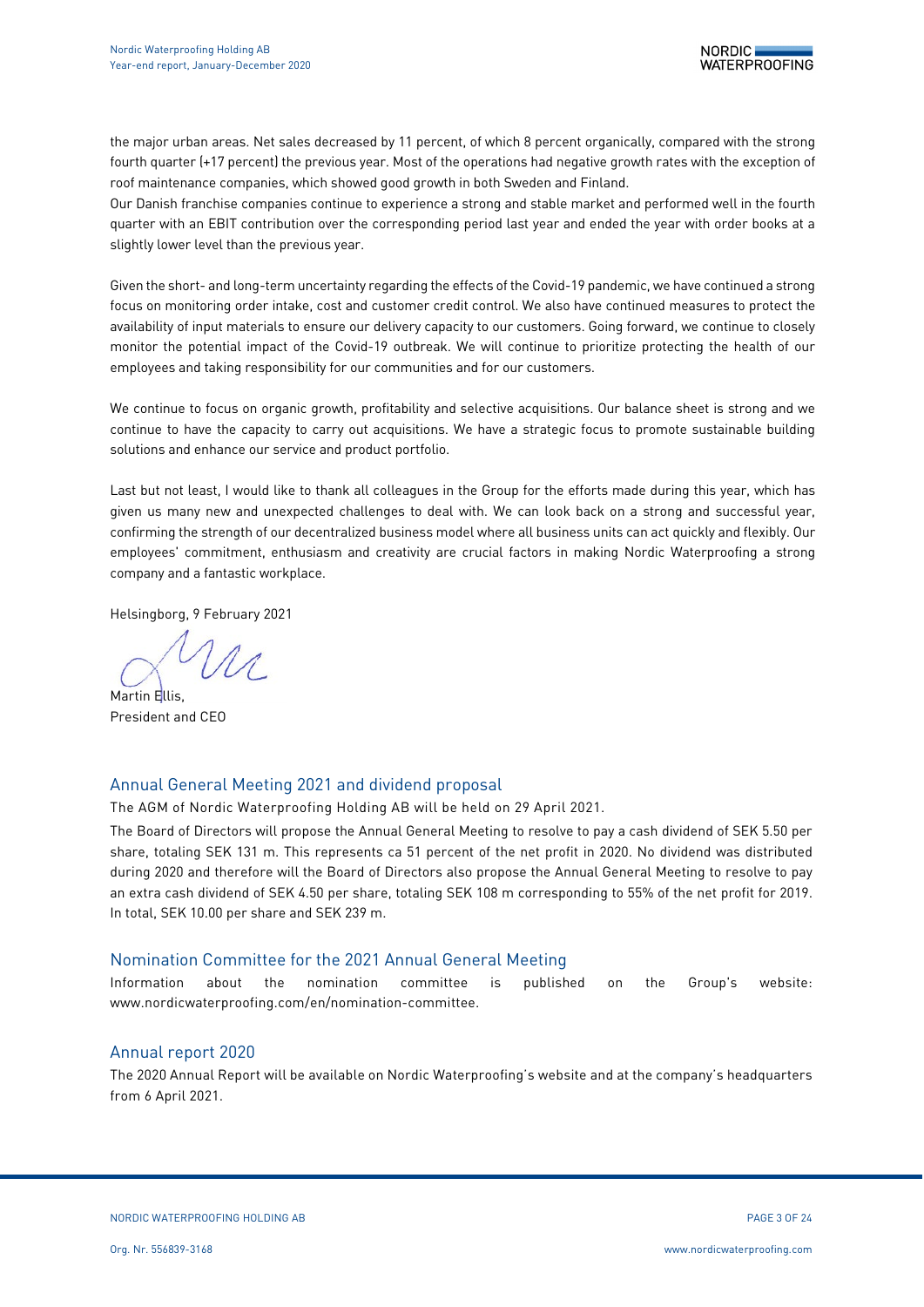# **The Group**

## Net sales

Consolidated net sales for the fourth quarter increased by 1 percent to SEK 769 m (763). Organic growth was 5 percent and currency translation effects were negatively affecting net sales by -4 percent. Net sales for the period January–December increased by 6 percent to SEK 3 303 m (3 122). Organic growth was 7 percent, sales in acquired companies contributed by 1 percent and currency translation effects were negatively affecting net sales by - 2 percent.

|                       | Q4 2020 | Q4 2020 | 12M 2020 12M 2020 |                  |
|-----------------------|---------|---------|-------------------|------------------|
| Analysis of net sales | (%)     | SEK m   | (%)               | (SEKm)           |
| Previous period       |         | 763     |                   | 3 1 2 2 <b>1</b> |
| Organic growth        | 5%      | 37      | 7%                | 224              |
| Structural effects    | $0\%$   | 0       | $1\%$             | 24               |
| Currency effects      | $-4%$   | $-31$   | $-2%$             | -661             |
| <b>Current period</b> | 1%      | 769     | 6%                | 3303             |

Sales in Finland decreased organically by -11 percent in the fourth quarter compared with the corresponding period in the preceding year. In Denmark sales increased organically by 9 percent in the quarter, while sales in Sweden increased by 3 percent. Sales in Norway increased by 12 percent with the bitumen-based business showing a strong growth and the prefabricated element business a small decline. The development in SEK in Norway was 1 percent with a currency effect of -11 percent. Sales in other countries in Europe increased by 10 percent in the quarter.







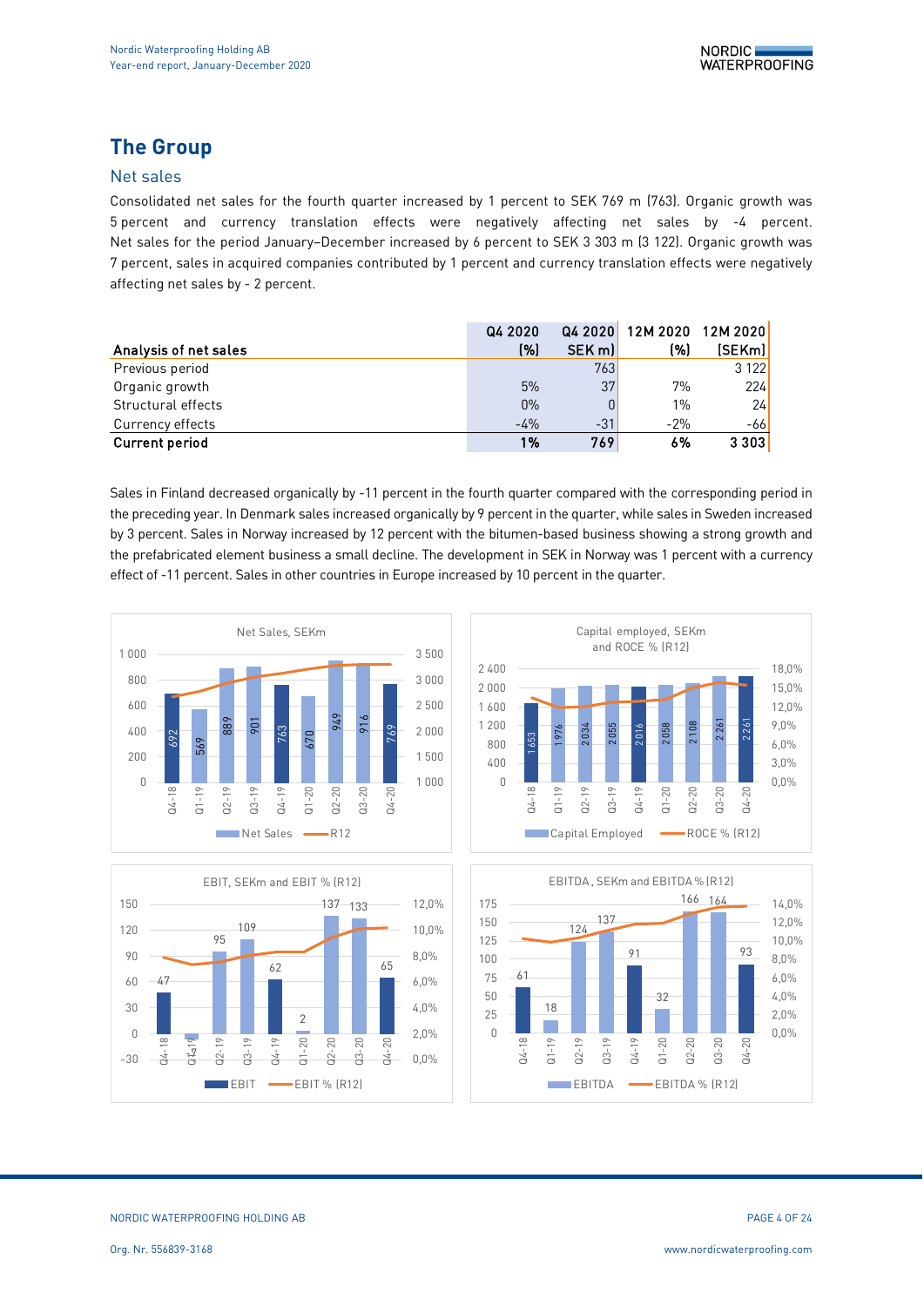## EBITDA, Operating profit (EBIT) and ROCE

EBITDA for the fourth quarter increased to SEK 93 m (91) and the EBITDA margin increased to 12.1 percent (12.0), mainly driven by improved margins.

EBITDA for the period January - December increased to SEK 455 m (371) and the EBITDA margin increased to 13.8 percent (11.9).

Operating profit (EBIT) for the fourth quarter increased to SEK 65 m (62) and the EBIT margin increased to 8.4 percent (8.2). Earnings were negatively affected by amortizations of customer relations in the acquired companies of SEK -5 m (-5).

Operating profit (EBIT) for the period January - December increased to SEK 337 m (260) and the EBIT margin increased to 10.2 percent (8.3). Earnings were negatively affected by amortizations of customer relations in the acquired companies of SEK -20 m (-19).

Return on capital employed (ROCE) on a rolling 12 months basis was 15.6 percent (12.9) after the fourth quarter, exceeding our long-term financial target of 13.0 percent. The increase is mainly explained by the improved profitability.

## Net financial items

Net financial items for the fourth quarter of 2020 amounted to SEK 8 m (1). The difference is mainly explained by updates on valuations for the options to buy outstanding shares in not wholly-owned subsidiaries. Net financial items for the period January - December amounted to SEK -16 m (-28). The difference is mainly explained by positive exchange rate differences and lower interest costs.

### Profit or loss before and after tax

The profit before tax for the fourth quarter amounted to SEK 72 m (64) and profit after tax amounted to SEK 56 m (61). The profit before tax for the period January - December amounted to SEK 321 m (233) and profit after tax amounted to SEK 253 m (196). The higher effective tax rate in 2020 (21.0 percent) compared to previous year (15.9 percent) is primarily explained by no tax cost in Finland previous year due to tax-loss carry-forwards.

## Effects of Brexit, Covid-19 and reporting of government subsidies

The Group has not recorded any major negative impact on our operations from Brexit, neither are any expected.

Nordic Waterproofing has been affected to varying degrees by the Covid-19 pandemic.

In the Nordic countries the impact has been low on the business and our supply chains and delivery to customers have continued to work well. Whenever possible our employees have worked from home and meetings have to largest possible extent been held electronically. The business units in the UK and in Belgium were forced to close at the end of the first quarter following governmental decisions. During the fourth quarter the operations have been running on ordinary level, focused on the safety of our employees and serving our customers in the best possible way.

Good cost control and some cost avoidance due to reduced travelling during the pandemic have had a positive impact on margins and cost level also during the fourth quarter. It is hard to predict if this trend will continue because of the uncertain situation with how the pandemic will develop.

Governmental subsidies related to the Covid-19 pandemic amounted to below SEK 1 m for the fourth quarter and are booked as a cost reduction.

Deferrals of taxes and social security costs related to the Covid-19 pandemic totaled SEK 7 m at the end of the fourth quarter and are booked as non-interest-bearing liabilities.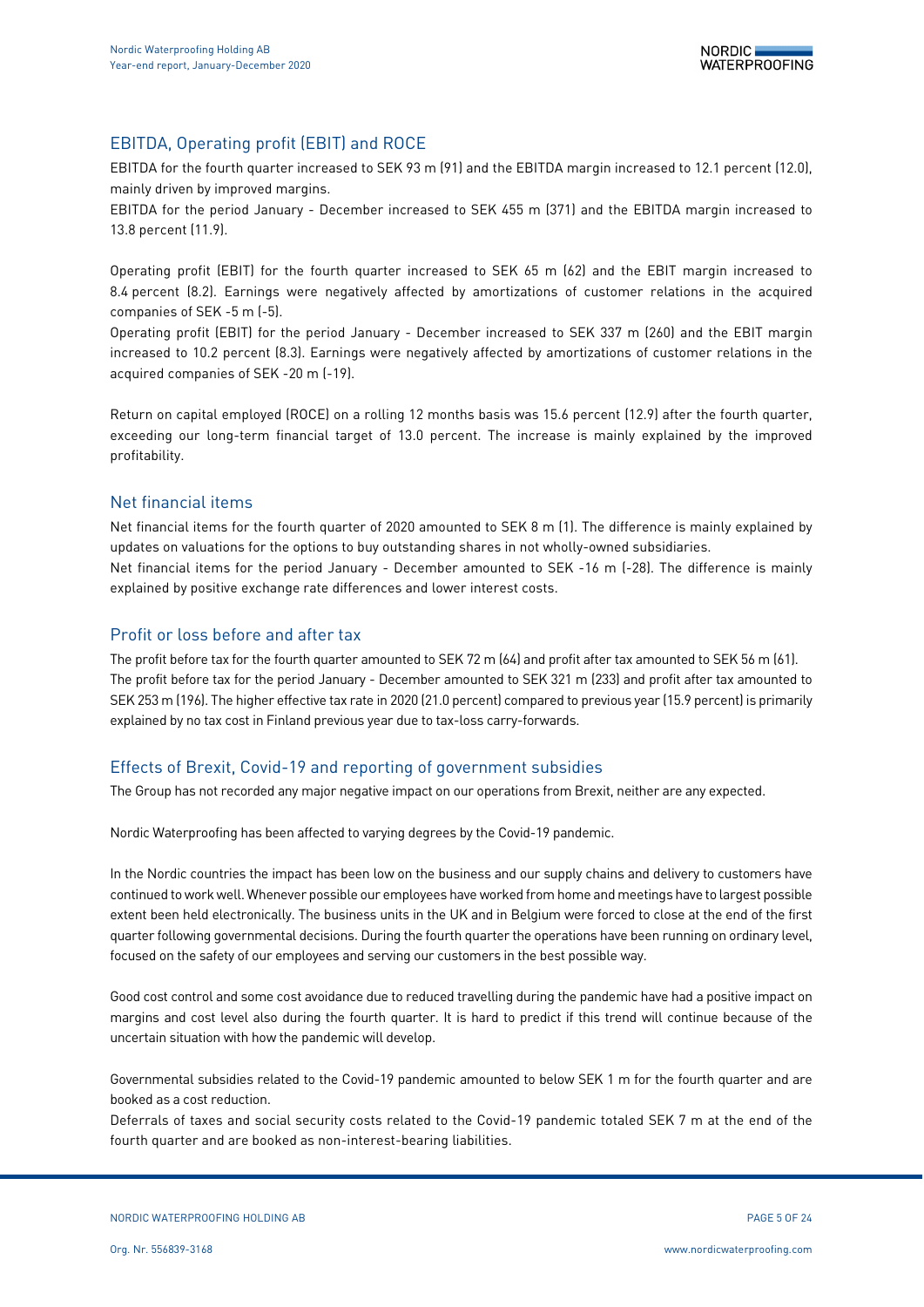## Cash flow

Cash flow from operating activities during the fourth quarter was SEK 183 m (154). The positive development in working capital led to the strong cash flow in the quarter.

Cash flow from investing activities during the fourth quarter was SEK -23 m (-18). Both years the investments were only for the ordinary operations.

Cash flow from financing activities during the fourth quarter was SEK -28 m (-68). During the quarter has the full EUR 75 m term loan facility been utilized.

No dividend has been paid so far during 2020. The AGM on 15 June decided to give the Board of Directors a mandate to distribute up to a maximum of SEK 107 m (4.50 per share) until the AGM 2021. This dividend has not been distributed.

### Investments and depreciations

Gross investments excluding acquisitions during the fourth quarter of 2020 amounted to SEK 23 m (8), while depreciation amounted to SEK -13 m (-12). Right-of-use depreciations relating to IFRS 16 amounts to SEK -13 m (-12). Amortizations of intangible assets amounted to SEK -5 m (-5), primarily consisting of amortizations of customer relations in the acquired companies.

## Financial position and liquidity

Nordic Waterproofing's principal external financing agreement was renewed during the second quarter and has now final maturity date in June 2023 with a 1+1 year extension option. It contains a EUR 75.0 m (73.0) term loan facility and a EUR 40.0 m (26.5) revolving loan facility, of which EUR 14.4 m is allocated to the Group cash pool overdraft facility. The loan and credit facilities bear variable interest and run without requiring repayment in instalments. The financing agreement contains financial covenants that are monitored and followed up on a quarterly basis. At the end of the fourth quarter Nordic Waterproofing is in compliance with the covenants as per the facility agreement.

The consolidated interest-bearing net debt amounted to SEK 238 m at the end of the period, compared with SEK 610 m at the end of 2019. The reduction in net debt of SEK 372 m compared to same period previous year is mainly explained by cash flow from ordinary operations, no significant investments or acquisitions done last twelve months and no dividend being distributed.

Consolidated cash and cash equivalents amounted to SEK 604 m (197) at the end of the period. Since no portion, SEK 0 m (0), of the Group's total overdraft facility of SEK 141 m (150) was utilized at the end of the quarter, the total cash and cash equivalents available amounted to SEK 745 m (347) at the end of the quarter.

Indebtedness calculated as net interest-bearing debt/EBITDA during the most recent twelve-month period was 0.5x (1.6x) at the end of the period, and the net debt/equity ratio was 0.2x (0.5x).

## Pledged assets and contingent liabilities

There were no significant changes during the period.

## Employees

The average number of employees during the fourth quarter of 2020 (expressed as full-time equivalents) was 1,153 compared with 1,096 during the same period in the preceding year. The average number of employees in the parent company has been 0 (0).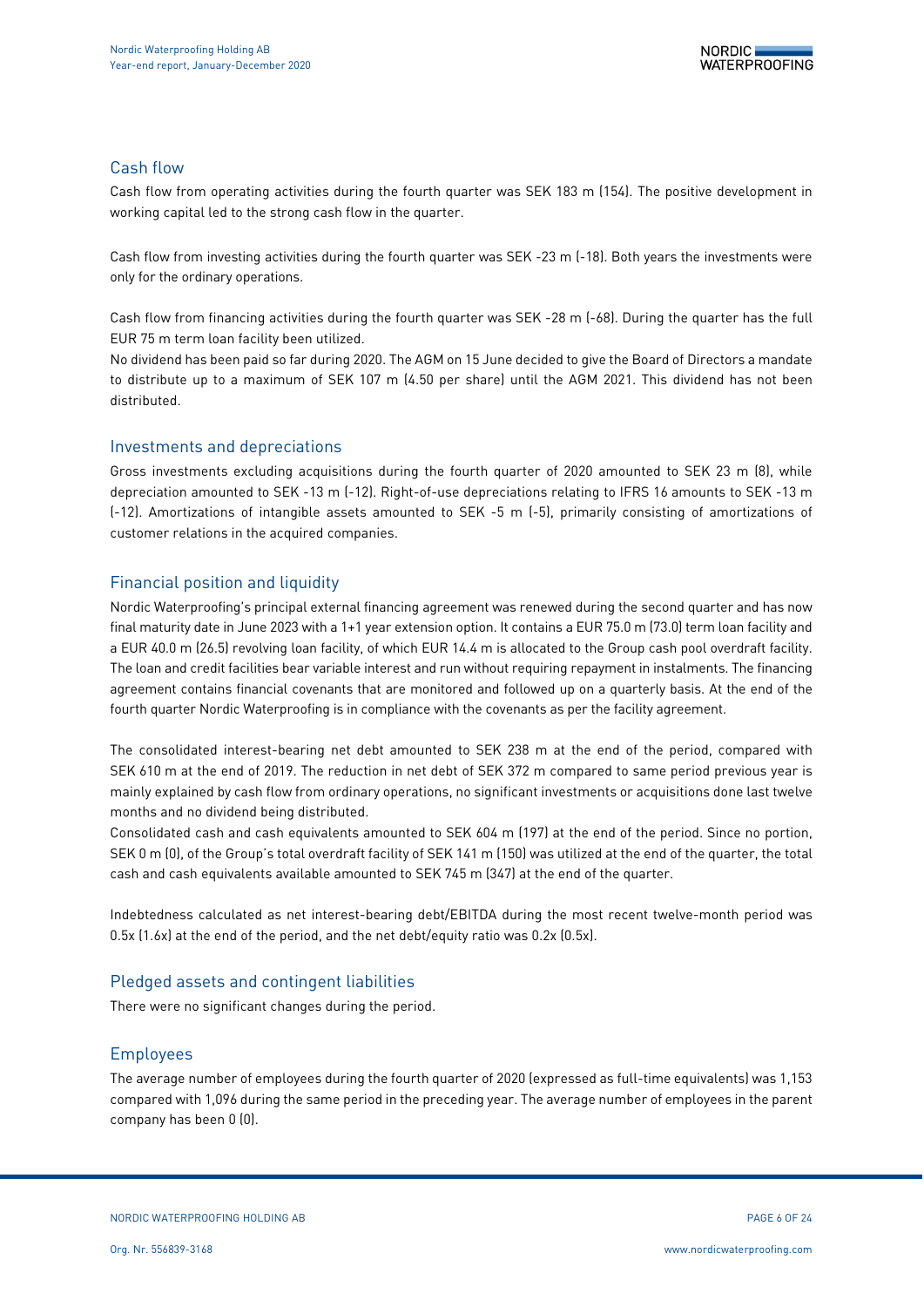## Merger leads to new parent company of the group

In November, the former Danish parent company Nordic Waterproofing Holding A/S merged with the wholly owned Swedish subsidiary Nordic Waterproofing Holding AB and with the latter as a surviving entity. The merger was made with an exchange of shares 1:1, which means that the shareholders' acquisition values remain unchanged.

As a consequence, the Danish company was delisted from Nasdaq Stockholm on 26 November, whereupon the new Swedish parent company was listed on November 30, also on Nasdaq Stockholm mid cap.

## Significant events during the period

- At extraordinary general meetings held on 15 October it was decided to approve the cross-border merger between Nordic Waterproofing Holding A/S and Nordic Waterproofing Holding AB. The merger was completed on 27 November and the Group's new parent company was listed for trading at Nasdaq Stockholm on 30 November.
- On 30 November Nynäs, one of Nordic Waterproofing's main suppliers of bitumen, announced their restructuring has been finalized after a creditors' meeting where the previously submitted composition proposal was approved.
- Nordic Waterproofing is, as other companies and the societies we are active in, currently faced with the challenge imposed by the spread of Covid-19. The outbreak of the Covid-19 virus has not had any significant negative impact on the Group to date, neither has the Group received any subsidies having a material impact on the financial statements.

## Significant events after the reporting period

- On 28 January it was announced Nordic Waterproofing had acquired 70 percent in the Norwegian Byggpartner AS, a company performing installation and maintenance of waterproofing products. The acquisition is expected to have a minor positive effect on Nordic Waterproofing's earnings per share in 2021.
- On 4 February it was announced Nordic Waterproofing had acquired 51 percent of Gauris B.V. in the Netherlands, a company distributing lining solutions for ponds and pools. The acquisition is not expected to have a material effect on Nordic Waterproofing's earnings per share in 2021.

### Financial targets

Nordic Waterproofing's target for the return on capital employed (ROCE) is at least 13 percent. The outcome after 2020 was 15.6 percent.

The interest-bearing net debt/EBITDA-ratio shall not exceed 3.0 times. The outcome after 2020 was 0.5 times. The sales growth target to exceed the growth in the Group's current markets through organic growth, in addition to expected growth through selective acquisitions. It is the opinion of the Group that we have outperformed the market growth on our most relevant markets.

### The parent Company

The parent Company, Nordic Waterproofing Holding AB, is a holding company that does not conduct any business. The parent company's earnings primarily reflect the net revenues for joint Group services and deductions for salaries, other remuneration and compensation, and similar expenses. For information about the effects of the merger, see note 9.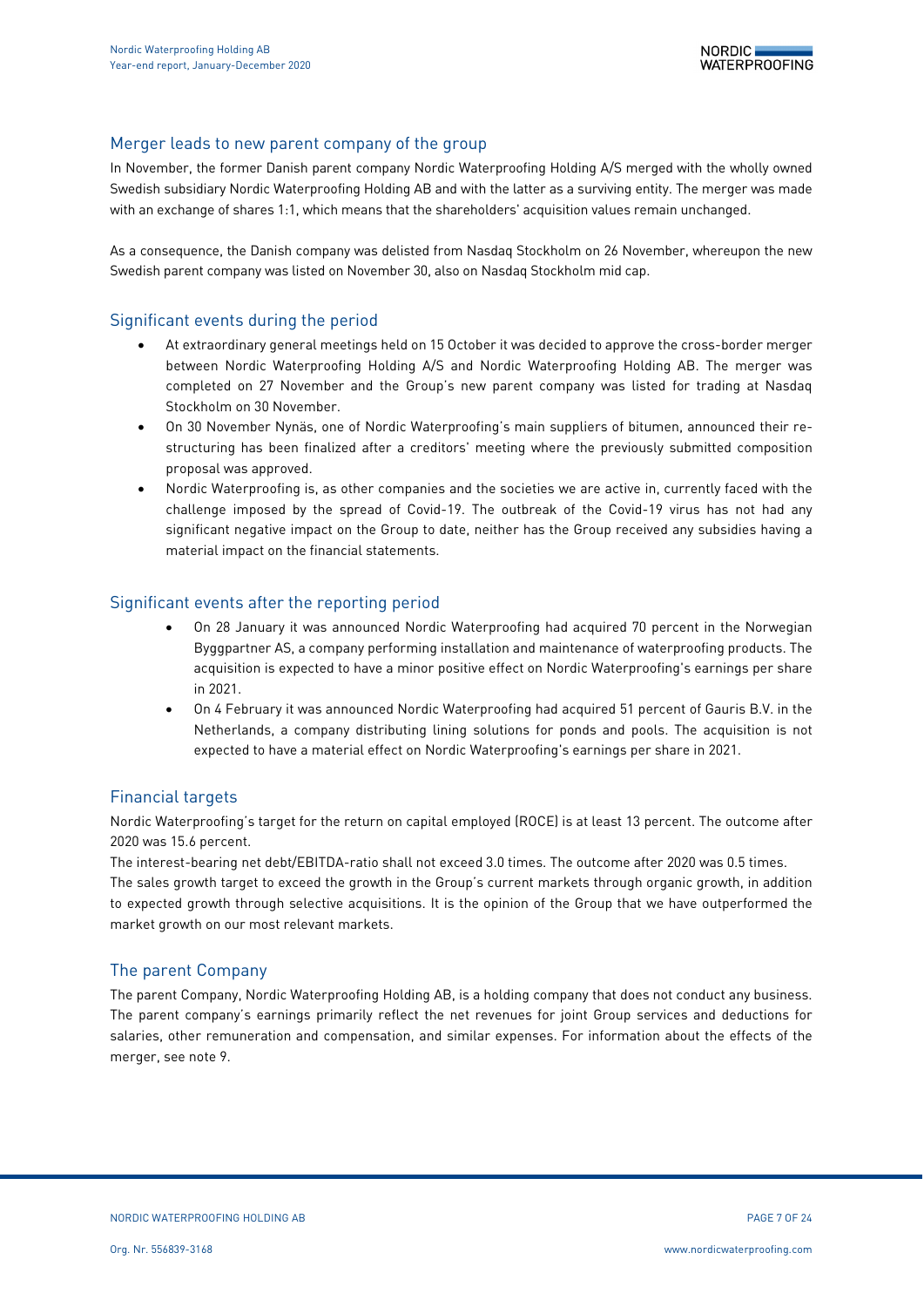### Incentive programs

The Company has established three incentive programs ("LTIP 2018", "LTIP 2019" and "LTIP 2020"). The total cost, including social security charges, is estimated to be at most ca SEK 10 m for each program, during the period of the program, under the assumption of an average annual growth of operating profit (EBIT) before items affecting comparability of 10-12 percent. No new shares will be issued in the Company due to the programs. However, the Company will acquire treasury shares in order to secure the provision of shares and to secure and cover social security charges. The costs for the programs are expected to have a marginal effect on Nordic Waterproofing Group's key ratios. The maximum number of shares that can be granted under the LTIP 2018, LTIP 2019 and LTIP 2020 are 96,161, 102,342 and 108,993 respectively, considering persons having left the Company. As of 31 December 2020, the Company has acquired and owns 175,737 (200,000) treasury shares.

### Shares and share capital

As per 31 December 2020, the share capital amounted to SEK 24,084 thousand and the total number of issued shares were 24,083,935. The Company has one (1) class of shares. Each share entitles the holder to one vote at general meetings.

As per 31 December 2020, Nordic Waterproofing Holding AB had more than 5,500 shareholders and owns itself 175,737 treasury shares (0.7 percent of the total number of issued shares) following the share buyback program in connection with the long-term incentive programs.

There have not been any changes in shares and share capital during the fourth quarter of 2020.

### Ownership structure

The number of shareholders has during the quarter increased with ca 1.000, from ca 4.490 to ca 5.470. The largest shareholders in Nordic Waterproofing Holding AB, as per 30 December 2020, are stated below.

|                                            | Number of     |            |          |
|--------------------------------------------|---------------|------------|----------|
| Owner                                      | shares        | Capital, % | Votes, % |
| Svolder                                    | 3 169 197     | 13,2%      | 13,3%    |
| Swedbank Robur Funds                       | 2 117 589     | 8,8%       | 8,9%     |
| Mawer Investment Management                | 1 999 470     | 8,3%       | 8.4%     |
| Carnegie Funds                             | 1 634 528     | $6.8\%$    | 6.8%     |
| Handelsbanken Funds                        | 1562159       | 6.5%       | 6,5%     |
| Länsförsäkringar Funds                     | 1 402 255     | 5.8%       | 5.9%     |
| Alcur Funds                                | 1 281 667     | 5.3%       | 5,4%     |
| Third AP-fund                              | 1 138 707     | 4.7%       | 4,8%     |
| Prior & Nilsson Funds                      | 790 227       | $3.3\%$    | 3.3%     |
| <b>Canaccord Genuity Wealth Management</b> | 497 643       | 2.1%       | 2.1%     |
| Total 10 largest shareholders              | 15 593 442    | 64.7%      | 65,2%    |
| Other shareholders                         | 8 3 1 4 7 5 6 | 34.5%      | 34,8%    |
| Total number of votes                      | 23 908 198    | 99.3%      | 100,0%   |
| Treasury shares                            | 175 737       | 0.7%       | n/a      |
| Total number of shares                     | 24 083 935    | 100.0%     | n/a      |

Source: Monitor by Modular Finance AB. Compiled and processed data from various sources, including Euroclear, Morningstar and the Swedish Financial Supervisory Authority. Holdings with depositories are reported as "other shareholders".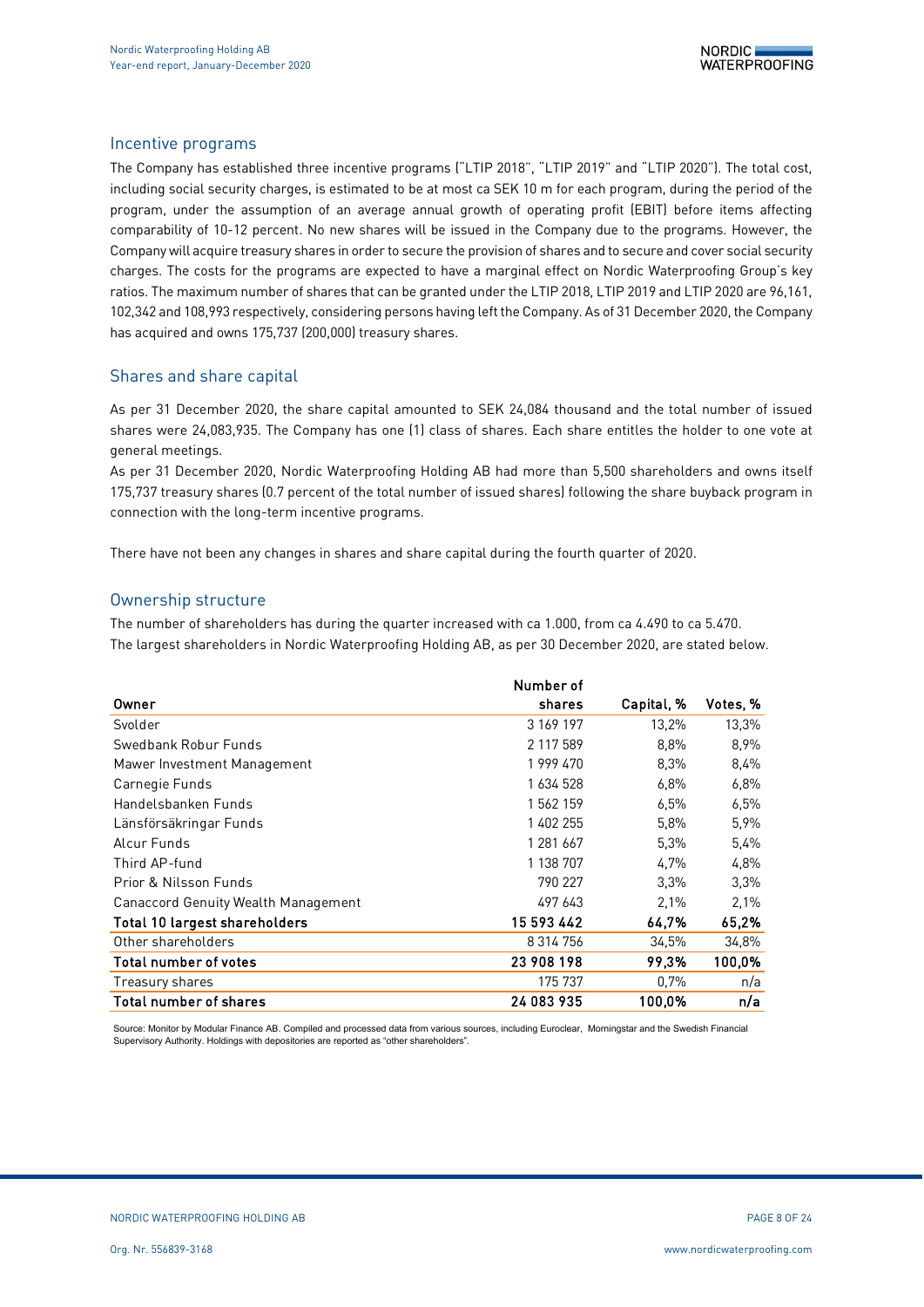# **Operating segments**

## Products & Solutions

Net sales for the fourth quarter of 2020 increased by 6 percent compared with the corresponding period in the preceding year, amounting to SEK 584 m (554). Organic growth was 10 percent and the currency effects were negative with -4 percent.

Sales in Denmark increased by 9 percent in the quarter from the corresponding period in the preceding year, whereof 12 percent organic and a negative currency effect of -4 percent. External sales in Finland increased by 30 percent in the fourth quarter, including a negative currency effect of -5 percent. Sales in Sweden decreased by -1 percent while sales in Norway increased by 1 percent. The organic sales development in Norway in local currency was 12 percent, the development in Norway is explained by an increase from sales in the Builders Merchant and Flatroofing segments respectively. Sales in other countries in Europe increased by 9 percent in the quarter.

|                                            | Q4 2020 | Q42020 | 12M 2020 | <b>12M 2020</b> |
|--------------------------------------------|---------|--------|----------|-----------------|
| Analysis of net sales, Product & Solutions | (%)     | SEK ml | (%)      | [SEKm]          |
| Previous period                            |         | 554    |          | 2 3 5 8         |
| Organic growth                             | 10%     | 54     | 10%      | 243             |
| Structural effects                         | $0\%$   |        | 1%       | 24              |
| Currency effects                           | $-4%$   | $-23$  | $-2%$    | $-551$          |
| <b>Current period</b>                      | 6%      | 584    | 9%       | 2570            |

EBITDA amounted to SEK 73 m (75) and the EBITDA margin was 12.4 percent (13.6) in the fourth quarter. Operating profit (EBIT) for Products & Solutions for the fourth quarter 2020 decreased slightly and amounted to SEK 50 m (51), mainly driven by increased volumes, improved margins and good cost control. The EBIT margin was 8.5 percent (9.2).



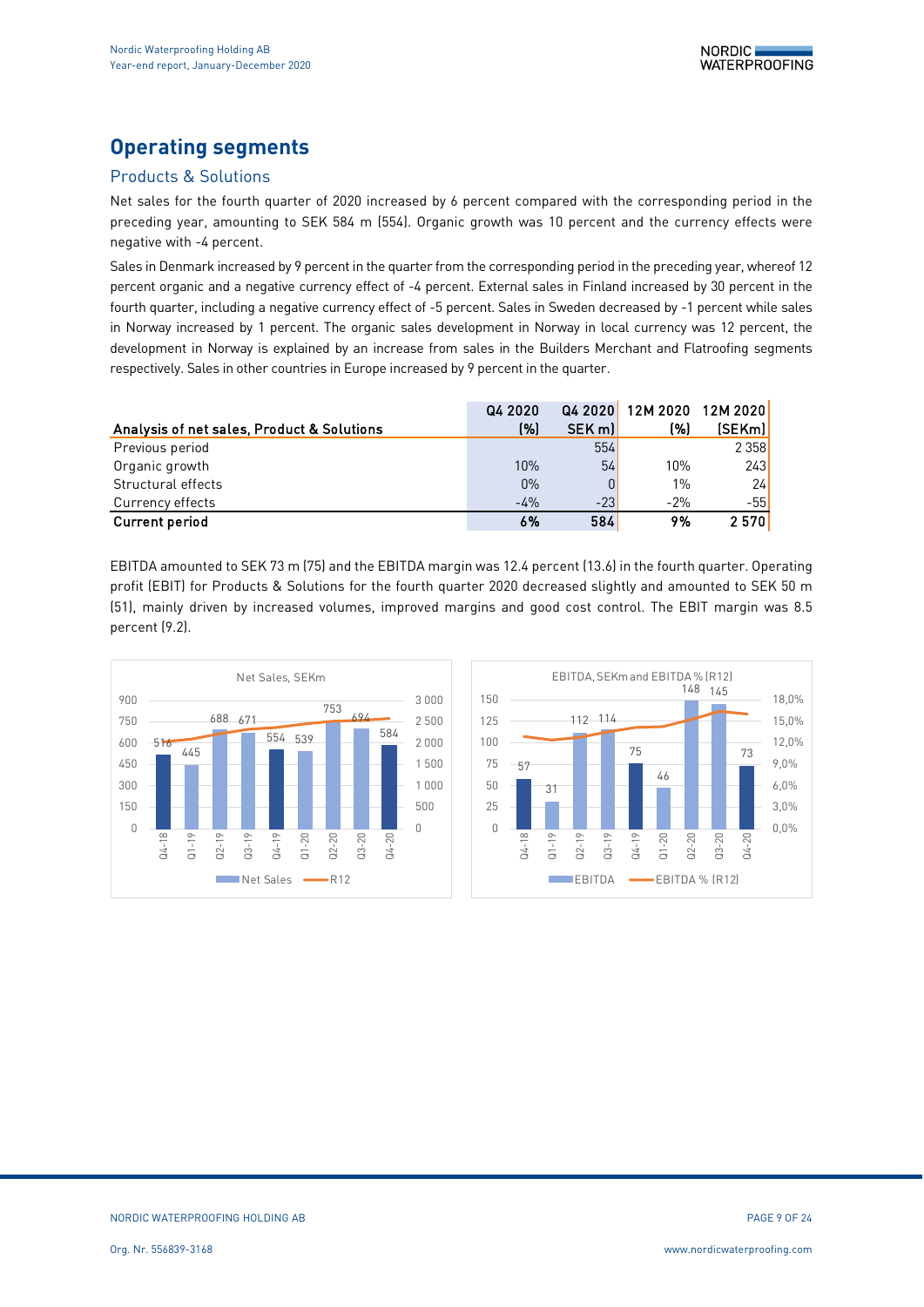## Installation Services

Business in this operating segment is primarily conducted in Finland and through the non-consolidated franchise companies in Denmark. Net sales for the fourth quarter of 2020 decreased by -11 percent compared with the corresponding period in the preceding year, amounting to SEK 205 m (231). Organic development was -8 percent and the currency effects were negative with -3 percent. The market development is fragmented. We see good market development in the Helsinki area while the market is weaker in the more rural areas of Finland.

|                                              | Q4 2020 | Q4 2020 | 12M 2020 | 12M 2020 |
|----------------------------------------------|---------|---------|----------|----------|
| Analysis of net sales, Installation Services | (%)     | SEK m   | (%)      | (SEKm)   |
| Previous period                              |         | 231     |          | 866      |
| Organic growth                               | $-8%$   | $-19$   | $-3%$    | $-22$    |
| Structural effects                           | $0\%$   | 0       | $0\%$    | 0        |
| Currency effects                             | $-3%$   | -8      | $-1%$    | $-11$    |
| <b>Current period</b>                        | $-11%$  | 205     | -4%      | 833      |

EBITDA amounted to SEK 24 m (25) and the EBITDA margin was 11.7 percent (10.7) in the fourth quarter. Operating profit (EBIT) for Installation Services for the fourth quarter amounted to SEK 19 m (21). The EBIT margin was 9.3 percent (9.1) in the quarter.





Note: both EBITDA and EBITDA %-age include the share of profit in associated companies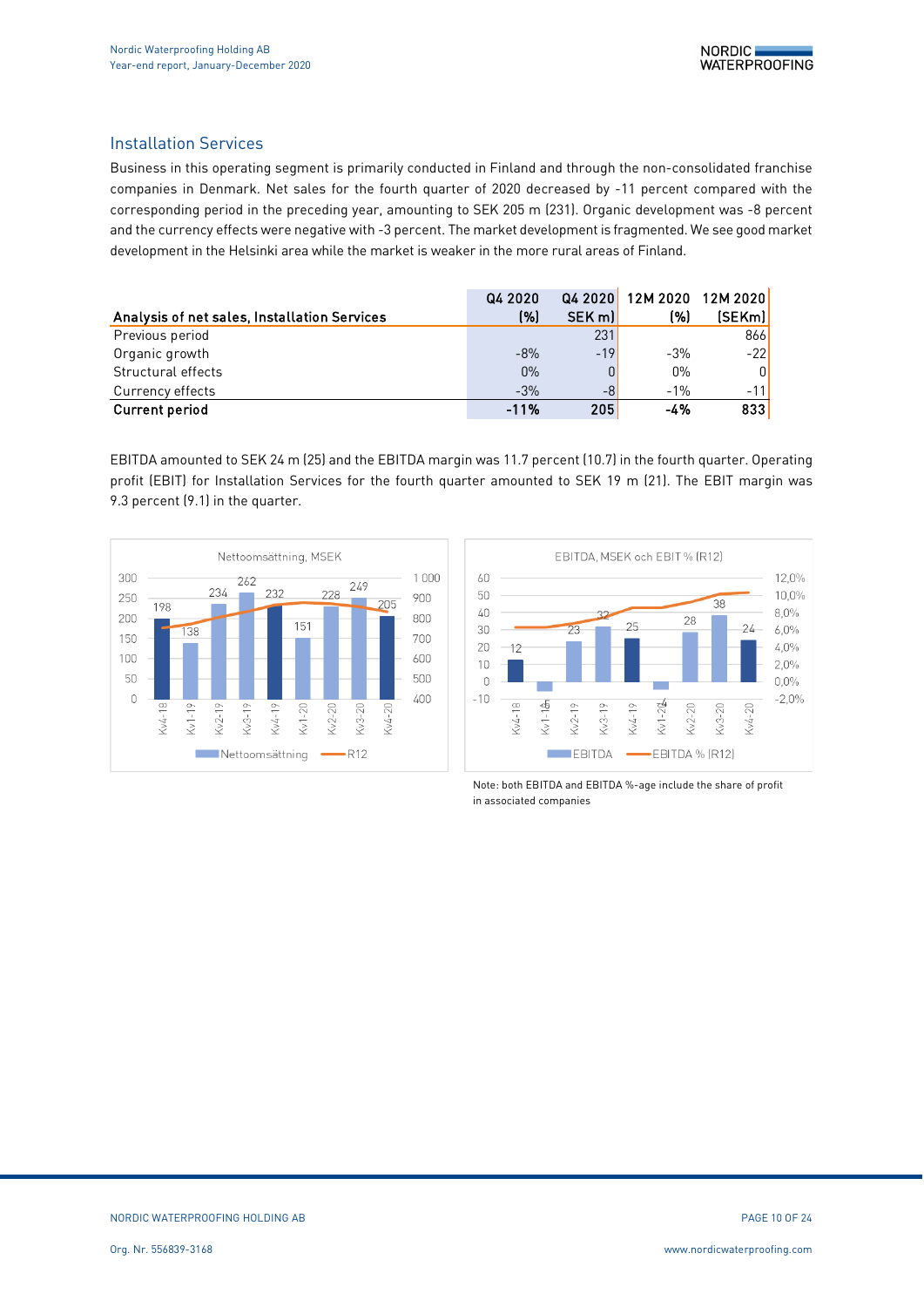# **Quarterly data, IFRS and alternative measures**

| Key figures (SEKm)                       | Q4 2020        | Q3 2020 | Q2 2020        | Q1 2020        | Q4 2019 | Q3 2019        | Q2 2019 | Q1 2019        |
|------------------------------------------|----------------|---------|----------------|----------------|---------|----------------|---------|----------------|
| Net sales                                | 769            | 916     | 949            | 670            | 763     | 901            | 889     | 569            |
| EBITDA                                   | 93             | 164     | 166            | 32             | 91      | 137            | 124     | 18             |
| EBITDA margin, %                         | 12,1%          | 17,9%   | 17,4%          | 4,8%           | 12,0%   | 15,3%          | 13.9%   | 3,1%           |
| Operating profit (EBIT)                  | 65             | 133     | 137            | $\overline{2}$ | 62      | 109            | 95      | $-7$           |
| EBIT margin, %                           | 8,4%           | 14,6%   | 14,4%          | 0.4%           | 8,2%    | 12,1%          | 10,7%   | $-1,2%$        |
| ROCE (R12), %                            | 15,6%          | 15,9%   | 15,1%          | 13,2%          | 12,9%   | 12,7%          | 12,1%   | 11,9%          |
| Net profit                               | 56             | 98      | 109            | $-9$           | 61      | 78             | 67      | $-10$          |
| Cash flow from operating activities      | 183            | 250     | 114            | $-86$          | 154     | 142            | 78      | $-61$          |
| Cashflow from operating activities (R12) | 462            | 433     | 324            | 288            | 312     | 248            | 230     | 192            |
| Operating cash conversion (R12), %       | 103%           | 96%     | 76%            | 75%            | 84%     | 73%            | 75%     | 70%            |
| Interest-bearing net debt                | 238            | 383     | 619            | 736            | 610     | 745            | 870     | 783            |
| Net debt                                 | 274            | 431     | 665            | 793            | 665     | 799            | 925     | 830            |
| Earnings per share before dilution, SEK  | 2,32           | 4,10    | 4,55           | $-0,37$        | 2,56    | 3,28           | 2,79    | $-0.44$        |
|                                          |                |         |                |                |         |                |         |                |
| Net sales by segment (SEKm)              | Q4 2020        | Q3 2020 | Q2 2020        | Q1 2020        | Q4 2019 | Q3 2019        | Q2 2019 | Q1 2019        |
| Products & Solutions                     | 584            | 694     | 753            | 539            | 554     | 671            | 688     | 445            |
| <b>Installation Services</b>             | 205            | 249     | 228            | 151            | 232     | 262            | 234     | 138            |
| Group Items & Eliminations               | $-21$          | $-28$   | $-32$          | $-20$          | $-22$   | $-33$          | $-34$   | $-14$          |
| Total                                    | 769            | 916     | 949            | 670            | 763     | 901            | 889     | 569            |
|                                          |                |         |                |                |         |                |         |                |
|                                          |                |         |                |                |         |                |         |                |
| Net sales by country (SEKm)              | Q4 2020        | Q3 2020 | Q2 2020        | Q1 2020        | Q4 2019 | Q3 2019        | Q2 2019 | Q1 2019        |
| Sweden                                   | 128            | 169     | 189            | 105            | 124     | 164            | 171     | 75             |
| Norway                                   | 101            | 109     | 102            | 85             | 99      | 111            | 122     | 79             |
| Denmark                                  | 206            | 210     | 216            | 179            | 190     | 193            | 175     | 142            |
| Finland                                  | 221            | 277     | 268            | 174            | 247     | 302            | 271     | 158            |
| Europe                                   | 111            | 148     | 171            | 125            | 101     | 129            | 148     | 114            |
| Rest of world                            | $\overline{2}$ | 2       | $\overline{2}$ | $\overline{2}$ | 1       | $\overline{2}$ | 3       | $\overline{1}$ |
| Total                                    | 769            | 916     | 949            | 670            | 763     | 901            | 889     | 569            |
|                                          |                |         |                |                |         |                |         |                |
| <b>EBITDA by segment (SEKm)</b>          | Q4 2020        | Q3 2020 | Q2 2020        | Q1 2020        | Q4 2019 | Q3 2019        | Q2 2019 | Q1 2019        |
| Products & Solutions                     | 73             | 145     | 148            | 46             | 75      | 114            | 112     | 31             |
| <b>Installation Services</b>             | 24             | 38      | 28             | -4             | 25      | 32             | 23      | $-5$           |
| Group Items & Eliminations               | $-3$           | $-19$   | -11            | $-10$          | $-9$    | $-8$           | $-11$   | $-8$           |
| Total                                    | 93             | 164     | 166            | 32             | 91      | 137            | 124     | 18             |
| <b>EBIT by segment (SEKm)</b>            | Q4 2020        | Q3 2020 | Q2 2020        | Q1 2020        | Q4 2019 | Q3 2019        | Q2 2019 | Q1 2019        |
| Products & Solutions                     | 50             | 119     | 125            | 22             | 51      | 90             | 87      | 10             |
| <b>Installation Services</b>             | 19             | 34      | 24             | $-8$           | 21      | 27             | 19      | -8             |
| Group Items & Eliminations               | $-4$           | $-20$   | $-12$          | $-11$          | $-10$   | $-9$           | $-12$   | $-8$<br>$-7$   |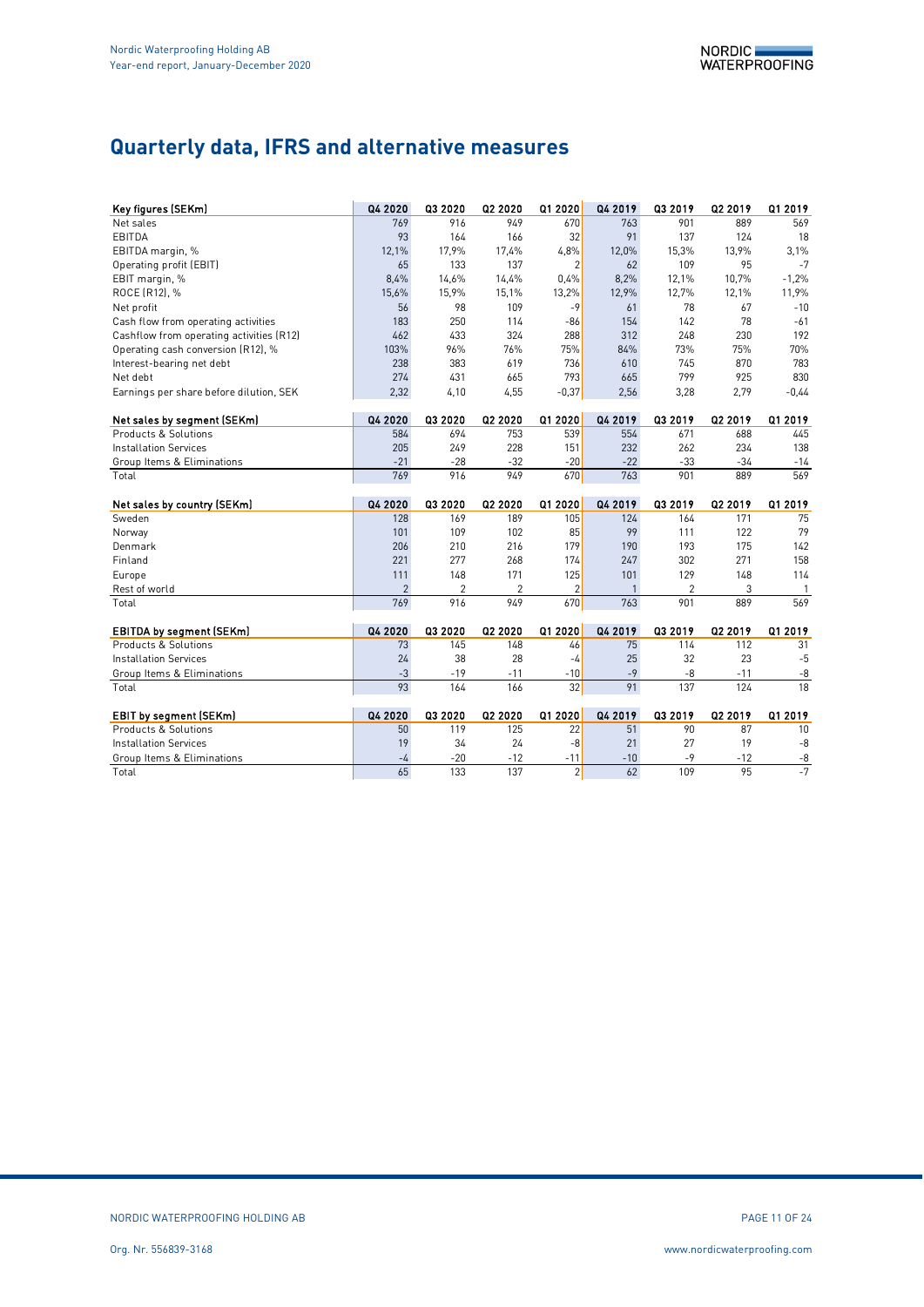# **Management's statement**

Today, the Group's Board of Directors and CEO have discussed and approved the year-end report of Nordic Waterproofing Holding AB for the period January–December 2020.

The year-end report is presented in accordance with IAS 34 "Interim Financial Reporting" as approved by the EU and additional Swedish requirements relating to the disclosure of information for interim reports of listed companies.

In our opinion, the year-end report gives a true and fair presentation of the Group's assets, shareholders' equity and liabilities, and financial position as at 31 December 2020, as well as of the results of the Group's activities and cash flow for the period January-December 2020.

Furthermore, in our opinion, the review by management provides a true and fair statement of the development of the Group's activities, financial position and profit or loss for the period, and describes the most significant risks and uncertainties faced by the Group.

Helsingborg, 9 February 2021

CEO

Martin Ellis President & CEO

## Board of Directors

Mats O. Paulsson **Nats Communist Communist Communist Communist Communist Communist Communist Communist Communist Communist Communist Communist Communist Communist Communist Communist Communist Communist Communist Communist** *Chairman* Allan Jørgensen Maria Palomäki Hannu Saastamoinen Kristina Willgård

This year-end report has not been reviewed by the company's auditor.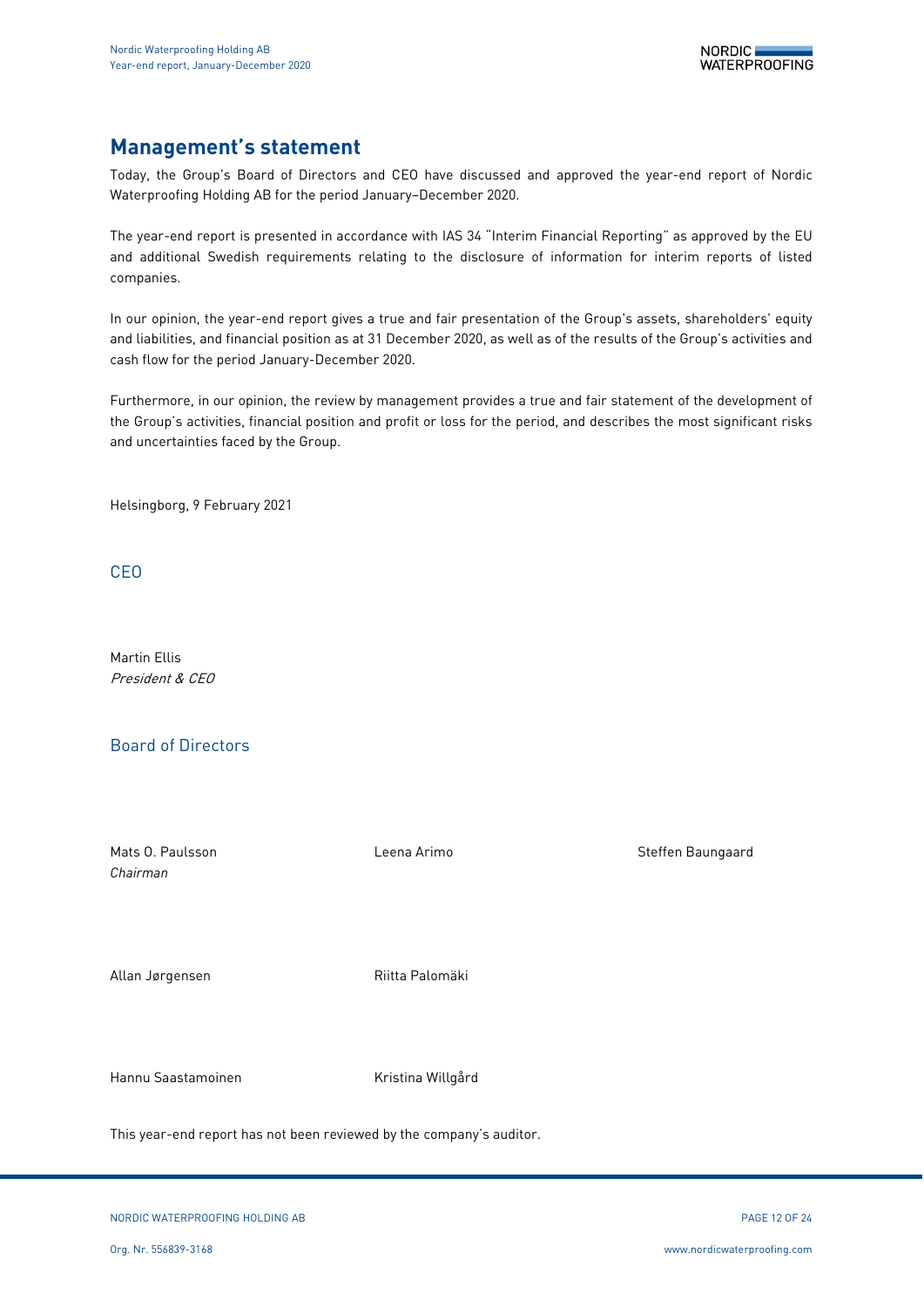# **Condensed consolidated key figures**

| <b>Amounts in SEKm</b>                                             |            |            |            |            |
|--------------------------------------------------------------------|------------|------------|------------|------------|
| unless otherwise stated                                            | Q4 2020    | Q4 2019    | 12M 2020   | 12M 2019   |
| Net sales                                                          | 769        | 763        | 3 3 0 3    | 3 1 2 2    |
| Gross profit                                                       | 207        | 200        | 929        | 814        |
| EBITDA                                                             | 93         | 91         | 455        | 371        |
| Operating profit (EBIT)                                            | 65         | 62         | 337        | 260        |
| Net profit                                                         | 56         | 61         | 253        | 196        |
| Gross margin, %                                                    | 26,9%      | 26,2%      | 28,1%      | 26,1%      |
| EBITDA margin, %                                                   | 12,1%      | 12,0%      | 13,8%      | 11,9%      |
| EBIT margin, %                                                     | 8,4%       | 8,2%       | 10,2%      | 8,3%       |
| Cash flow from operating activities                                | 183        | 154        | 462        | 312        |
| Operating cash conversion, %                                       | n/a        | n/a        | 102%       | 84%        |
| Investments in tangible & intangible assets                        | $-20$      | $-12$      | $-81$      | -65        |
| Total assets                                                       | 2864       | 2 5 3 6    | 2864       | 2536       |
| Capital employed                                                   | 2 2 6 1    | 2016       | 2 2 6 1    | 2016       |
| Equity                                                             | 1418       | 1210       | 1418       | 1 2 1 0    |
| Interest-bearing net debt                                          | 238        | 610        | 238        | 610        |
| Interest-bearing net debt/EBITDA, multiple                         | n/a        | n/a        | 0,5x       | 1,6x       |
| Net debt                                                           | 274        | 665        | 274        | 665        |
| Net debt/EBITDA, multiple                                          | n/a        | n/a        | 0,6x       | 1,8x       |
| Interest coverage ratio, multiple                                  | 15,2x      | 10,8x      | 15,0x      | 10,4x      |
| Equity/assets ratio, %                                             | 49,5%      | 47,7%      | 49,5%      | 47,7%      |
| Net debt/equity ratio, multiple                                    | 0,2x       | 0,5x       | 0,2x       | 0,5x       |
| Return on shareholders' equity, %                                  | n/a        | n/a        | 19,6%      | 17,3%      |
| Return on capital employed, %                                      | n/a        | n/a        | 15,6%      | 12,9%      |
| Return on capital employed excluding goodwill, %                   | n/a        | n/a        | 27,8%      | 24,5%      |
| Average number of shares before dilution                           | 23 908 198 | 23 883 935 | 23 894 198 | 23 906 145 |
| Average number of shares after dilution                            | 24 083 935 | 24 083 935 | 24 083 935 | 24 083 935 |
| Earnings per share before dilution, SEK                            | 2,32       | 2,56       | 10,60      | 8,19       |
| Earnings per share after dilution, SEK                             | 2,30       | 2,54       | 10,52      | 8,13       |
| Shareholders equity per share before dilution, SEK                 | 59,31      | 50,65      | 59,35      | 50,60      |
| Shareholders equity per share after dilution, SEK                  | 58,88      | 50,23      | 58,88      | 50,23      |
| Cash flow from operating activities per share before dilution, SEK | 7,67       | 6,45       | 19,34      | 13,07      |
| Cash flow from operating activities per share after dilution, SEK  | 7,62       | 6,40       | 19,20      | 12,96      |
| Number of shares before dilution                                   | 23 908 198 | 23 883 935 | 23 908 198 | 23 883 935 |
| Number of shares after dilution                                    | 24 083 935 | 24 083 935 | 24 083 935 | 24 083 935 |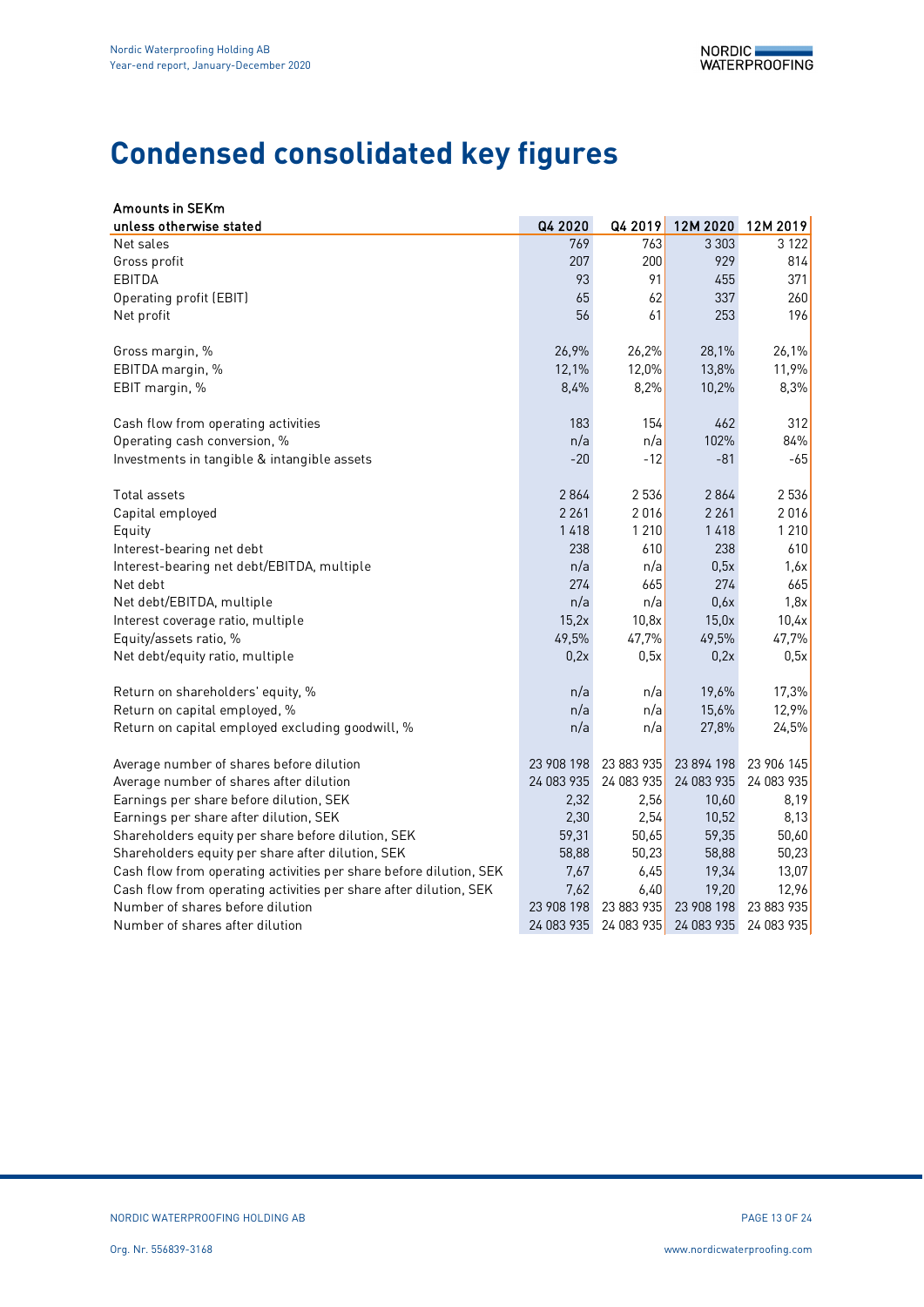# **Condensed financial statements**

# **Condensed consolidated statement of profit or loss and other**

# **comprehensive income**

| <b>Amounts in SEKm</b>                                                             |            |            |            |            |
|------------------------------------------------------------------------------------|------------|------------|------------|------------|
| unless otherwise stated                                                            | Q4 2020    | Q4 2019    | 12M 2020   | 12M 2019   |
| Net sales                                                                          | 768,7      | 762,7      | 3 3 0 2,8  | 3 121,6    |
| Cost of goods sold                                                                 | $-561,9$   | $-563,1$   | $-2373,6$  | $-2308,3$  |
| Gross profit/loss                                                                  | 206,8      | 199,6      | 929,2      | 813,3      |
|                                                                                    |            |            |            |            |
| Selling expenses                                                                   | $-103,0$   | $-99,3$    | $-403,6$   | $-391,6$   |
| Administrative expenses                                                            | $-52,4$    | $-46,5$    | $-220,6$   | $-185,6$   |
| Research and development expenses                                                  | $-0,7$     | $-1,5$     | $-4,3$     | $-5,6$     |
| Other operating income                                                             | 2,2        | 2,9        | 10,0       | 10,5       |
| Other operating expenses                                                           | $-1,4$     | $-1,8$     | $-4,8$     | $-4,5$     |
| Share of profit in associated companies                                            | 13,3       | 8,9        | 31,2       | 23,8       |
| <b>Operating profit/loss (EBIT)</b>                                                | 64,8       | 62,3       | 337,1      | 260,3      |
| Net finance items                                                                  | 7,5        | 1,2        | $-16,3$    | $-27,7$    |
| Profit/loss before tax                                                             | 72,3       | 63.5       | 320,8      | 232,6      |
| Tax                                                                                | $-16,7$    | $-2,3$     | $-67,5$    | $-36,9$    |
| Profit/loss after tax                                                              | 55,5       | 61.2       | 253,3      | 195,8      |
| Other comprehensive income                                                         |            |            |            |            |
| Items that are or may be reclassified to profit/loss for the year                  |            |            |            |            |
| Translation differences for the year in translation of foreign                     |            |            |            |            |
| operations                                                                         | $-50,6$    | $-29,9$    | $-48.1$    | 13,2       |
| Gains/losses on hedging of currency risk in foreign operations                     | 0,0        | 0,0        | 0,0        | $-2,3$     |
| Gains/losses on raw material hedging                                               | 12,1       | 4,3        | $-5,0$     | 0,1        |
| Tax on gains/losses on comprehensive income                                        | $-2,6$     | $-0.9$     | 1,1        | 0,5        |
| Total other comprehensive income after tax                                         | $-41,2$    | $-26,5$    | $-52,0$    | 11,4       |
|                                                                                    |            |            |            |            |
| Total comprehensive income after tax                                               | 14,3       | 34,7       | 201,3      | 207,2      |
| Profit/loss for the year, attributable to:                                         |            |            |            |            |
| Owners of the company                                                              | 55,7       | 62,3       | 255,6      | 197,9      |
| Non-controlling interests                                                          | $-0.2$     | $-1,1$     | $-2,3$     | $-2,1$     |
|                                                                                    |            |            |            |            |
| Total comprehensive income for the year, attributable to:<br>Owners of the company | 14,9       | 36.2       | 204,2      | 209,0      |
| Non-controlling interests                                                          | $-0,6$     | $-1,5$     | $-2,9$     | $-1,8$     |
|                                                                                    |            |            |            |            |
| Average number of shares before dilution                                           | 23 908 198 | 23 883 935 | 23 894 198 | 23 906 145 |
| Average number of shares after dilution                                            | 24 083 935 | 24 083 935 | 24 083 935 | 24 083 935 |
| Earnings per share before dilution, SEK                                            | 2,32       | 2,56       | 10,60      | 8,19       |
| Earnings per share after dilution, SEK                                             | 2,30       | 2,54       | 10,52      | 8,13       |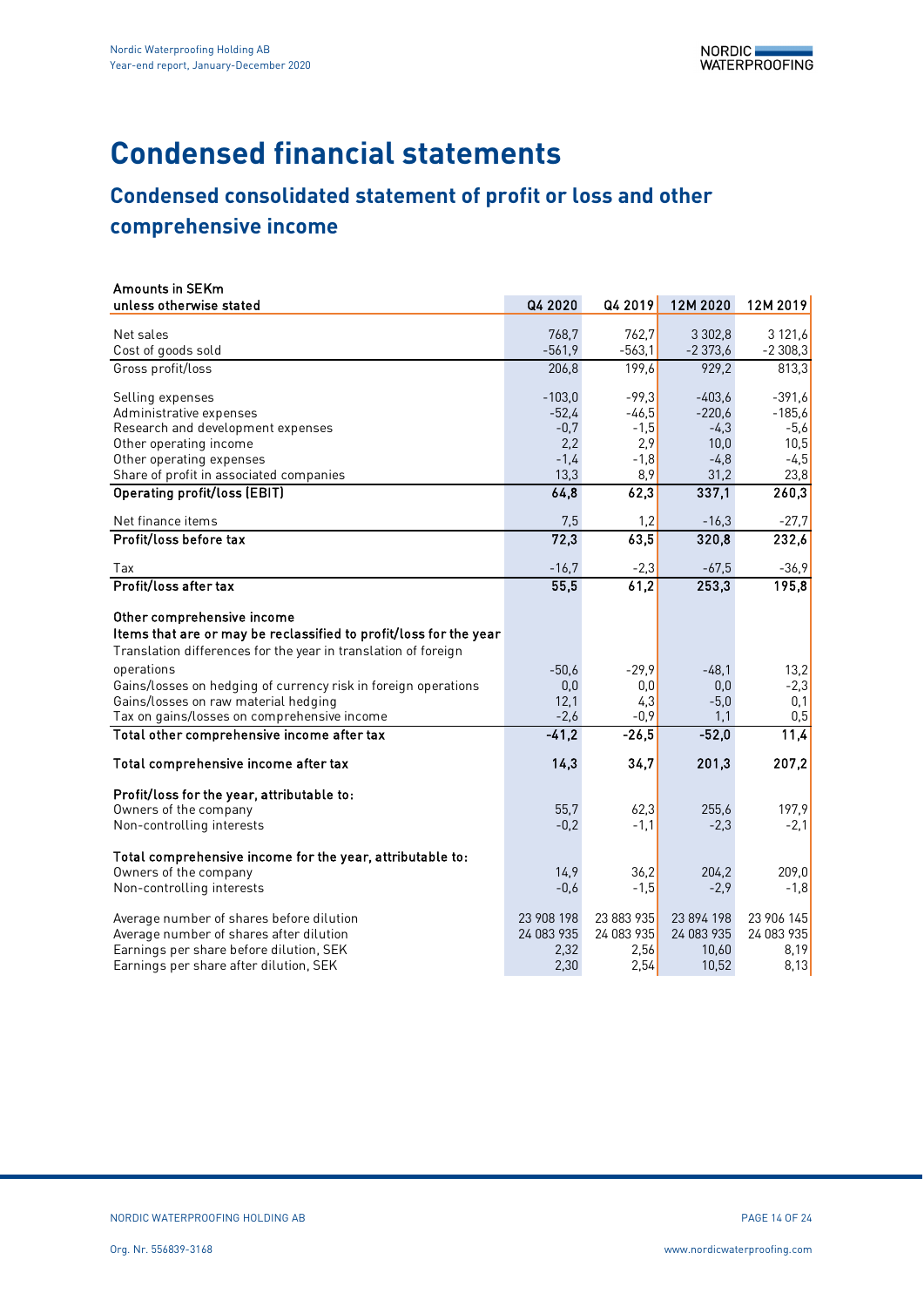# **Condensed consolidated balance sheet**

| <b>Amounts in SEKm</b>                          | 31 Decl   | 31 Dec  |
|-------------------------------------------------|-----------|---------|
| unless otherwise stated                         | 2020      | 2019    |
| <b>ASSETS</b>                                   |           |         |
| Intangible assets                               | 1 0 2 7 1 | 1 085,0 |
| Tangible assets                                 | 378.9     | 388,9   |
| <b>Financial assets</b>                         | 110,4     | 102,3   |
| Deferred tax assets                             | 6,5       | 0,8     |
| Other non-current assets                        | 15,7      | 21,4    |
| <b>Total non-current assets</b>                 | 1538.6    | 1598.4  |
| Inventories                                     | 392,4     | 382,5   |
| Trade receivables                               | 268,8     | 273,5   |
| Receivables for on-going construction contracts | 21,4      | 51,5    |
| Tax assets                                      | 5.4       | 1,5     |
| Other receivables                               | 32,7      | 32,0    |
| Cash and cash equivalents                       | 604,3     | 196,9   |
| <b>Total current assets</b>                     | 1325.0    | 937.9   |
| <b>TOTAL ASSETS</b>                             | 2863.6    | 2536.2  |
|                                                 |           |         |
| <b>EQUITY AND LIABILITIES</b><br>Share capital  | 24,1      | 30,0    |
| Treasury shares                                 |           | $-15,6$ |
| Reserves                                        | 10,5      | 61,9    |
| Retained earnings including profit for the year | 1 372,2   | 1 119,2 |
| Equity attributable to owners of the Company    | 1406.8    | 1195.5  |
| Non-controlling interests                       | 11,2      | 14,1    |
| <b>Total equity</b>                             | 1418.0    | 1 209,6 |
| Non-current interest-bearing liabilities        | 801,3     | 762,7   |
| Other non-current liabilities                   | 32,9      | 43,2    |
| Provisions                                      | 5,3       | 5,8     |
| Deferred tax liabilities                        | 102,4     | 91,1    |
| <b>Total non-current liabilities</b>            | 943.6     | 902,8   |
| Current interest-bearing liabilities            | 41,3      | 44,2    |
| Trade payable                                   | 151,9     | 130,1   |
| Payables for on-going construction contracts    | 19,1      | 20,3    |
| <b>Tax liabilities</b>                          | 19,9      | 5,7     |
| Other current liabilities                       | 271,6     | 223,4   |
| <b>Total current liabilites</b>                 | 501.9     | 423.8   |
| <b>TOTAL EQUITY AND LIABILITES</b>              | 2863,6    | 2536.2  |

# **Condensed consolidated statement of changes in equity**

| Specification of changes in equity (SEKm)       |         | 12M 2020 12M 2019 |
|-------------------------------------------------|---------|-------------------|
| Equity attributable to owners of the Company    |         |                   |
| Opening balance                                 | 1 195,5 | 1090,0            |
| Total comprehensive income                      | 204.2   | 209,0             |
| Transactions with non-controlling interest      | 0,0     | 0,0               |
| Dividend                                        | 0,0     | $-95,5$           |
| Repurchase of treasury shares                   | 0,0     | $-14,8$           |
| Provision for long-term incentive programs      | 7,5     | 6,9               |
| Organizational changes                          | $-0.4$  | 0,0               |
| <b>Closing balance</b>                          | 1406.8  | 1 1 9 5 5         |
| Equity attributable to non-controlling interest |         |                   |
| Opening balance                                 | 14,1    | 15,6              |
| Total comprehensive income                      | $-2,9$  | $-1,8$            |
| Acquisitions                                    | 0,0     | 0,3               |
| Dividend                                        | 0,0     | $-0,7$            |
| Shareholder contribution                        | 0,0     | 0,6               |
| Transactions with the Group's owners            | 0,0     | 0,0               |
| <b>Closing balance</b>                          | 11,2    | 14,1              |
| SUM TOTAL EQUITY, CLOSING BALANCE               | 1 418 0 | 1 209.6           |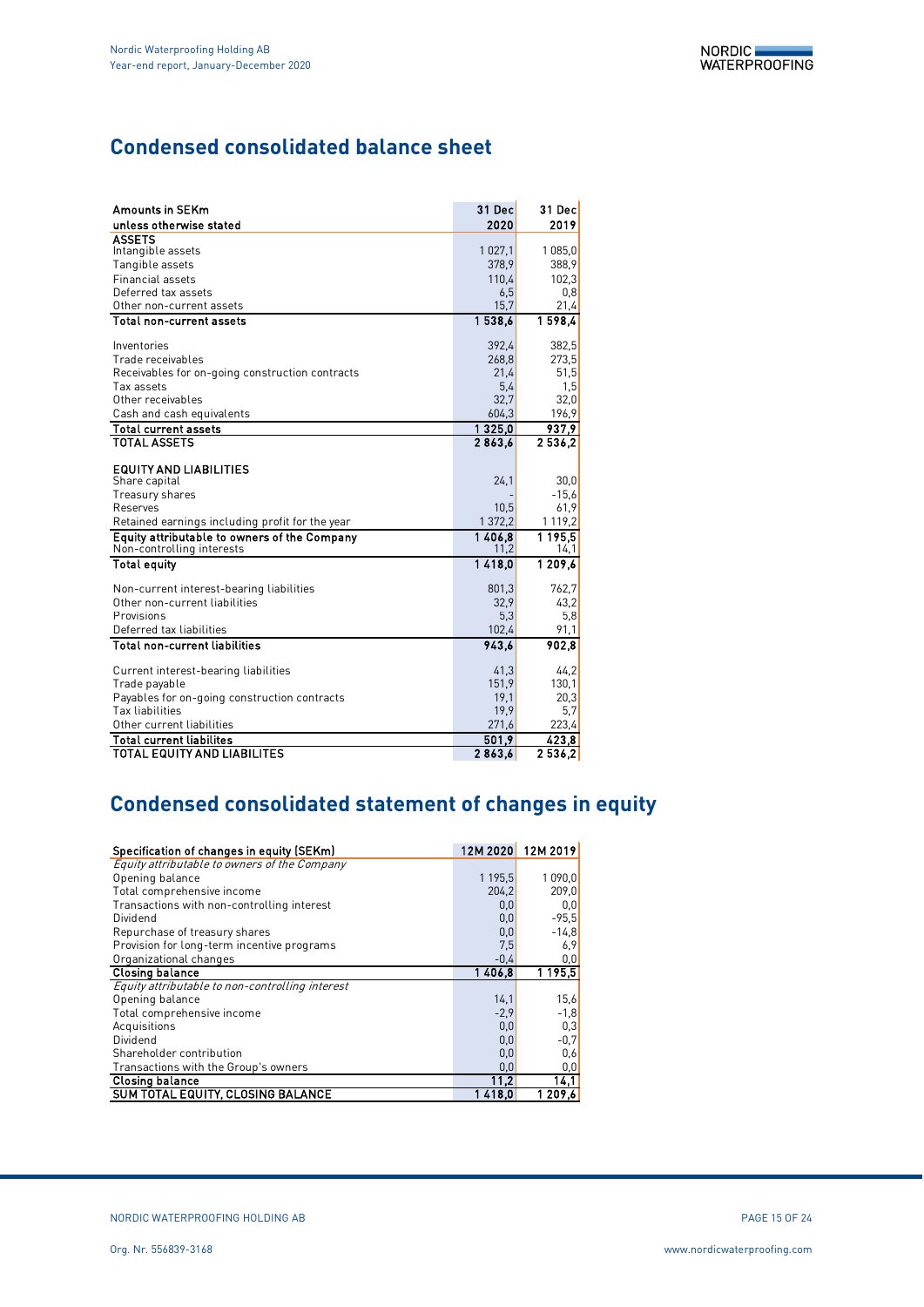# **Condensed consolidated cash flow statement**

| <b>Amounts in SEKm</b>                                   |          |          |          |          |
|----------------------------------------------------------|----------|----------|----------|----------|
| unless otherwise stated                                  | Q4 2020  | Q4 2019  | 12 20 20 | 12M 2019 |
| <b>Operating activities</b>                              |          |          |          |          |
| Operating profit (EBIT)                                  | 64,8     | 62,3     | 337,1    | 260,3    |
| Adjustment for non-cash items etc                        | 34,8     | 32,7     | 88,5     | 89,7     |
| Interest received                                        | 2,0      | 0,1      | 2,6      | 0,8      |
| Interest paid                                            | $-4,6$   | $-6,0$   | $-19,1$  | $-22,4$  |
| Dividends received                                       | $-0,8$   | 0,9      | 23,4     | 18,9     |
| Income tax paid/received                                 | $-27,8$  | $-12,0$  | $-48,8$  | $-40,5$  |
| Cash flow from operating activities                      |          |          |          |          |
| before changes in working capital                        | 68,3     | 78,0     | 383,6    | 306,8    |
| Changes in working capital                               |          |          |          |          |
| Increase (-)/Decrease (+) in inventories                 | $-1,7$   | $-13,4$  | $-21,7$  | $-4,9$   |
| Increase (-)/Decrease (+) in operating receivables       | 239,3    | 252,1    | 23,7     | 11,3     |
| Increase (+)/Decrease (-) in operating liabilities       | $-122,5$ | $-162,6$ | 76,7     | $-1,0$   |
| Cash flow from operating activities                      | 183,4    | 154,2    | 462,3    | 312,2    |
|                                                          |          |          |          |          |
| Investing activities                                     |          |          |          |          |
| Acquisition of intangible fixed assets                   | 0,0      | $-14,5$  | $-0,1$   | $-19,5$  |
| Acquisition of tangible fixed assets                     | $-19,8$  | $-7,9$   | $-55,0$  | $-45,3$  |
| Divestments of tangible fixed assets                     | 0,0      | 0,2      | 0,0      | 1,6      |
| Acquisition of business, net cash impact                 | 0,0      | 0,0      | 0,0      | $-48,6$  |
| Acquisition of participations in associated companies    | $-0,5$   | 2,8      | $-4,7$   | $-31,2$  |
| Divestments of participations in associated companies    | 0,0      | 1,0      | 0,0      | 1,0      |
| Change in other financial assets                         | $-2,3$   | 0,0      | 4,5      | 0,0      |
| Cash flow from investing activities                      | $-22,7$  | $-18,3$  | $-55,3$  | $-142,0$ |
| <b>Financing activities</b>                              |          |          |          |          |
| Amortization of loans                                    | $-28,4$  | $-72,7$  | $-66,5$  | $-340,2$ |
| Proceeds from loans                                      | 0,0      | 3,6      | 75,0     | 370,5    |
| Purchase of own shares                                   | 0,0      | 0,0      | 0,0      | $-14,8$  |
| Dividend                                                 | 0,0      | 0,0      | 0,0      | $-95,5$  |
| Dividend paid to non-controlling interests               | 0,0      | 0,0      | 0,0      | $-0,7$   |
| Cash flow from financing activities                      | $-28,4$  | $-68,5$  | 8,5      | $-80,0$  |
|                                                          |          |          |          |          |
| Cash flow for the period                                 | 132,3    | 67,3     | 415.4    | 90,1     |
| Cash and cash equivalents at the beginning of the period | 476.4    | 131.7    | 196,9    | 105,6    |
| Exchange-rate differences in cash and cash equivalents   | $-4,4$   | $-2,1$   | $-8,0$   | 1,1      |
| Cash and cash equivalents at the end of the period       | 604,3    | 196,9    | 604,3    | 196,9    |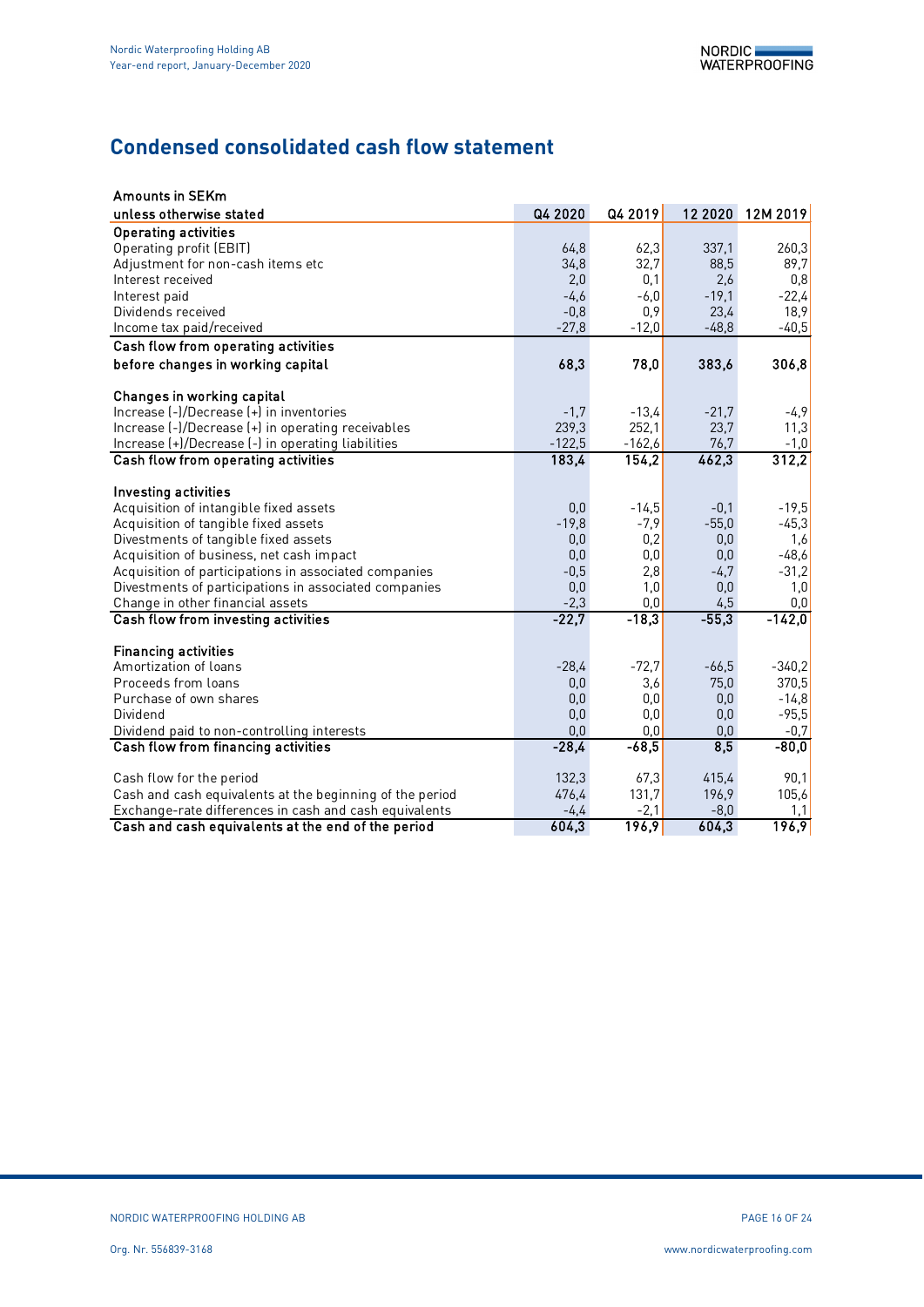# **The parent company's income statement and other comprehensive income in summary**

| <b>Amounts in SEKm</b>              |         |         |                           |         |
|-------------------------------------|---------|---------|---------------------------|---------|
| unless otherwise stated             | Q4 2020 |         | Q4 2019 12M 2020 12M 2019 |         |
|                                     |         |         |                           |         |
| Net sales                           | 6,5     | 0,0     | 6,5                       | 0,0     |
| Gross profit/loss                   | 6.5     | 0.0     | 6.5                       | 0,0     |
| Administrative expenses             | $-27.0$ | 0,0     | $-31,5$                   | $-0,3$  |
| Operating profit/loss (EBIT)        | $-20.6$ | -0.1    | $-25.1$                   | -0.5    |
| <b>Result from financial items</b>  |         |         |                           |         |
| Result from shares in subsidiaries  | 0,0     | 0,0     | 0,0                       | 35,0    |
| Other financial items               | 9,3     | 4,5     | 3,7                       | $-8.2$  |
| Net finance items                   | 9,3     | 4,5     | 3.7                       | 26,8    |
| Result after financial items        | $-11.3$ | 4,5     | $-21.4$                   | 26,3    |
| Appropriations                      | 20,4    | 83,2    | 20,4                      | 83,2    |
| Profit before tax                   | 9,1     | 87.7    | $-1,0$                    | 109,5   |
| Tax                                 | $-1,9$  | $-18.8$ | 0,1                       | $-16,0$ |
| Profit/loss after tax               | 7.2     | 68,8    | $-0,9$                    | 93,4    |
| Other comprehensive income          | 0,0     | 0,0     | 0,0                       | 0,0     |
| Comprehensive income for the period | 7.2     | 68.8    | -0.9                      | 93.4    |

# **The parent company's balance sheet in summary**

| <b>Amounts in SEKm</b>                          | 31 Dec | 31 Decl             |
|-------------------------------------------------|--------|---------------------|
| unless otherwise stated                         | 2020   | 2019                |
| <b>ASSETS</b>                                   |        |                     |
| Shares in subsidiaries                          | 889,0  | 889,0               |
| Total non-current assets                        | 889,0  | 889,0               |
| Other current receivables from Group companies  | 148,4  | 246,6               |
| Current tax assets                              | 21,6   | 0,0                 |
| Other short-term receivables                    | 2,1    | 2,6                 |
| Cash and cash equivalents                       | 530,7  | 129,3               |
| <b>Total current assets</b>                     | 703,0  | <u>378,5</u>        |
| <b>TOTAL ASSETS</b>                             | 1591.9 | 1 2 6 7 4           |
|                                                 |        |                     |
| <b>EQUITY AND LIABILITIES</b>                   |        |                     |
| Share capital                                   | 24,1   | 0,1                 |
| Retained earnings including profit for the year | 641,2  | 644, 4              |
| <b>Total equity</b>                             | 665,3  | 644.5               |
| Untaxed reserves                                | 91,0   | 104,8               |
|                                                 |        |                     |
| Long-term liabilities to credit institue        | 365,7  | 297.1               |
| <b>Total non-current liabilities</b>            | 365,7  | 297,1               |
| Trade payable                                   | 0,3    | 0,0                 |
| Short-term liabilities to Group companies       | 459.9  | 218,3               |
| Tax liabilities                                 | 1,0    | 0,8                 |
| Other current liabilities                       | 8,5    | 2,0                 |
| <b>Total current liabilites</b>                 | 469,9  | 221,0               |
| TOTAL EQUITY AND LIABILITES                     | 1591,9 | $\overline{1267,4}$ |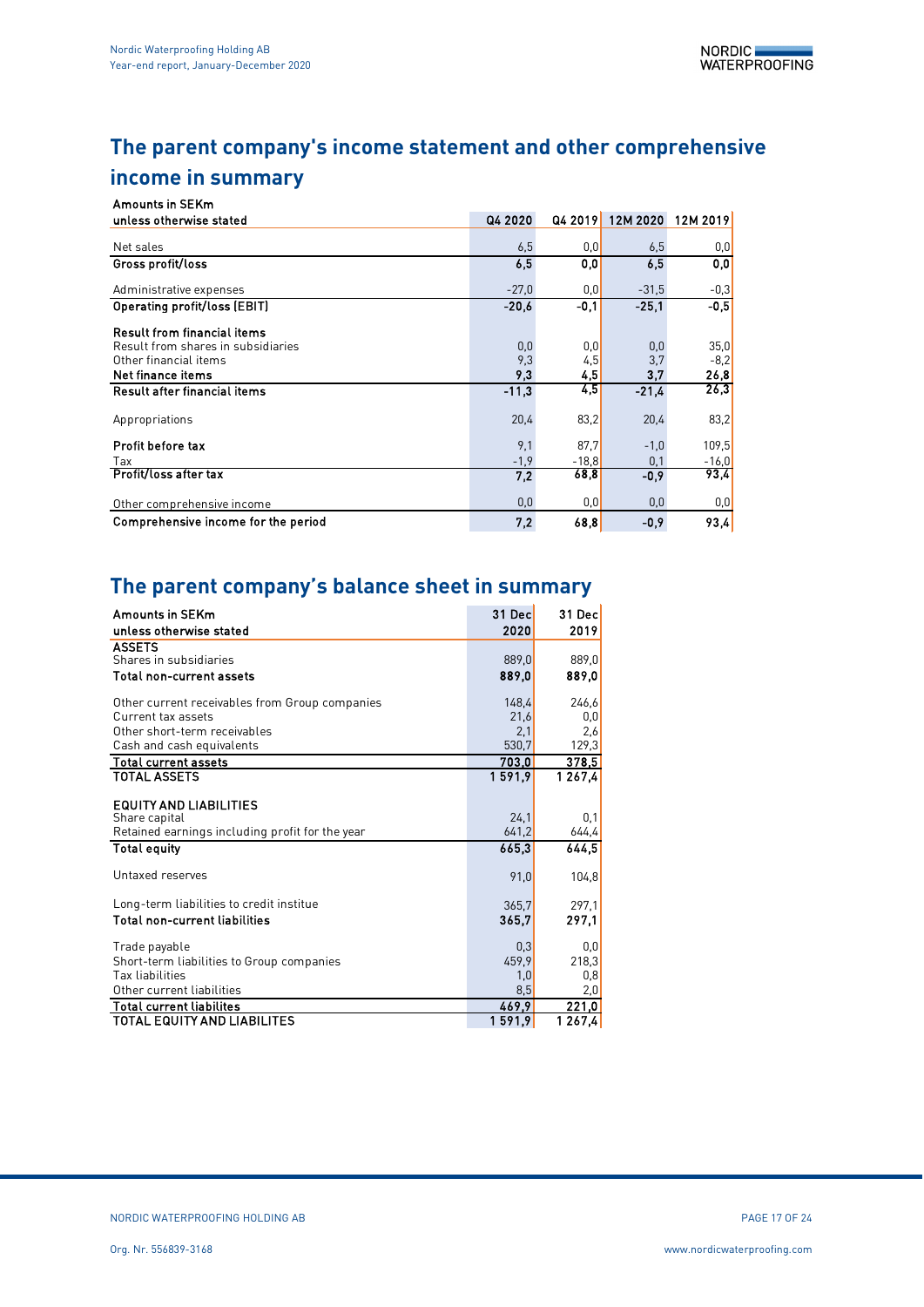# **Notes**

## Note 1 – Accounting principles

The year-end report is presented in accordance with IAS 34 "Interim Financial Reporting", which has been approved by the EU. Since the merger, the group has applied the Swedish Annual Accounts Act (ÅRL) and the Swedish Financial Reporting Board's recommendation RFR 1 Supplementary Accounting Rules for Corporate Groups. Upon the merger, the Danish parent company was merged into a Swedish subsidiary, which is now the parent company in the group. The merger had no effect on the Group's financial position or profit and loss.

The Group applies IFRS (International Financial Reporting Standards), which have been adopted by the EU. In addition to the financial statements, disclosures in accordance with IAS 34.16A are also presented in other parts of the year-end report. The accounting policies applied by the Group correspond to the accounting policies applied in the preparation of the most recent annual report. Complete accounting principles will be presented for the parent company in the forthcoming annual report.

The financial statements are presented in SEK, rounded off to the nearest hundred thousand, unless otherwise stated. This rounding off process may mean that the total sum of the sub-items in one or more rows or columns does not match the total sum for the row or column.

## Note 2 – Alternative key ratios

The Group presents certain financial measures in the year-end report which are not defined according to IFRS. The Group considers these measures to provide valuable supplementary information for investors and the Company's management as they enable the assessment of relevant trends. Nordic Waterproofing's definitions of these measures may differ from other companies' definitions of the same terms. These financial measures should therefore be seen as a supplement rather than as a replacement for measures defined according to IFRS. Definitions of measures which are not defined according to IFRS and which are not mentioned elsewhere in the year-end report are presented in the section "Definitions; Key performance indicators not defined according to IFRS".

### Note 3 – Seasonality

Nordic Waterproofing's business is significantly affected by seasonal variations in the construction industry, where almost 60 percent of annual sales generally occur during the second and third quarters. The weakest period is the first quarter of the year, which, due to the winter, has accounted for approximately one-fifth of annual sales for the past three financial years. There is generally a planned inventory build-up, primarily of finished products, during the first six months of the year, which translates into a stock reduction during the third and fourth quarters as a result of increased activity in the market during the autumn. Veg Tech is the most weather dependent and also the most seasonal business, as deliveries and installation rarely take place during the winter months.

## Note 4 – Risks and uncertainties

Nordic Waterproofing's business is subject to various risks, which can be divided into operating, financial and external risks. Operating risks include liability under warranties and product liability, key employees, disruptions in production, IT systems, intellectual property rights, product development, restructuring, acquisitions and integration, insurance, and corporate governance. Financial risks primarily include changes in exchange rates and interest rates, and risks relating to losses in respect of accounts receivable, liquidity risk, the capacity to raise capital, financial credit risk and risks relating to goodwill. External risks include risks relating to market trends, competition, prices of raw materials, political decisions, legal disputes, tax risks, environmental risks and weather conditions. Apart from these risks, the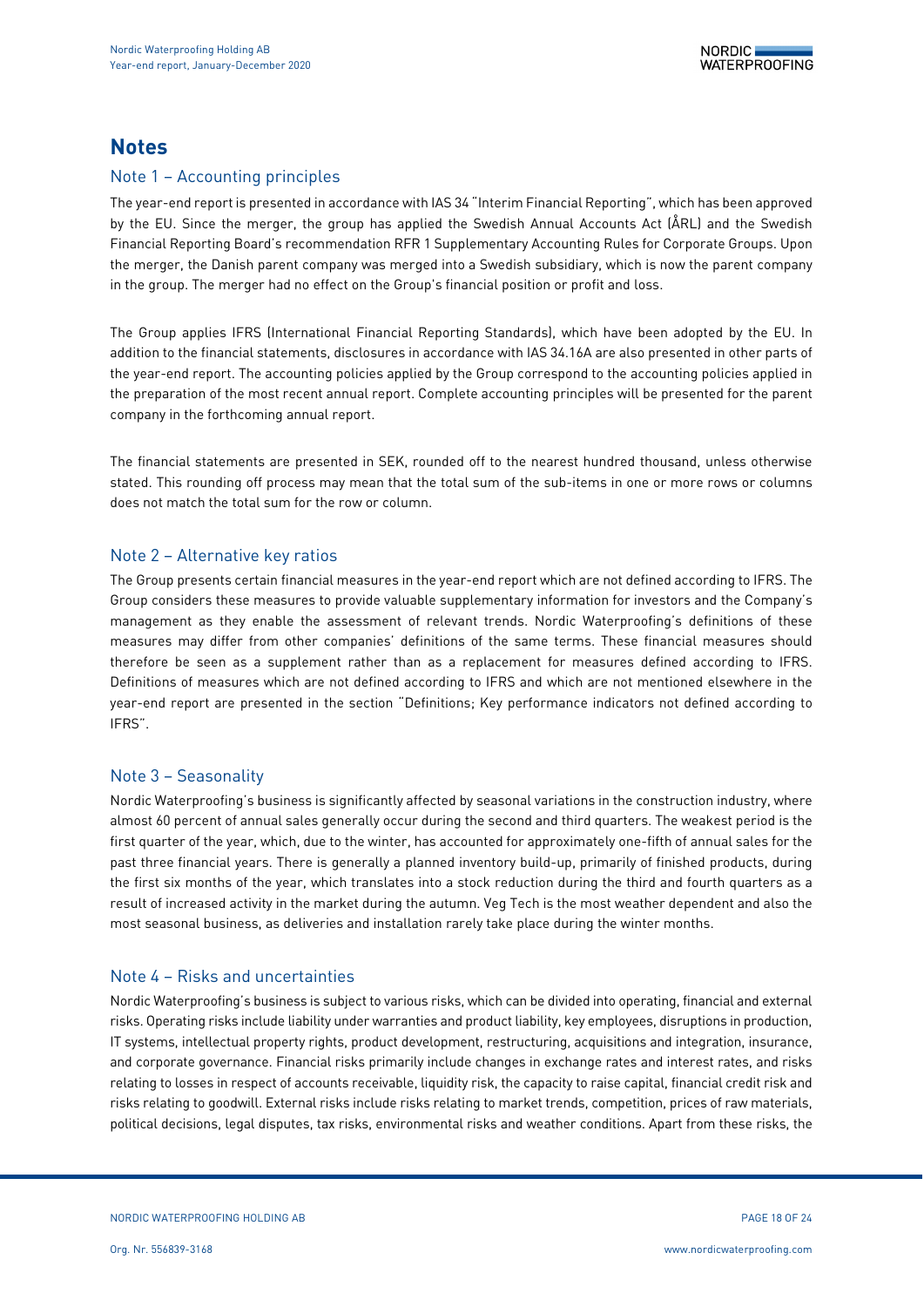recent development with the Covid-19 pandemic having an impact on the economies in our markets, our customers and the construction business is a risk and an uncertainty for the development of our business.

The management of risk at Nordic Waterproofing is based on a structured process for continually identifying and assessing risks, their likelihood and their potential impact on the Group. The focus is on identifying controllable risks and managing the risks to reduce the overall risk level for the business. The risks are described in the Group's 2019 Annual Report.

Other than these risks and uncertainties, no significant additional risks or uncertainties have arisen.

## Note 5 – Intangible assets

The Group's intangible assets have primarily arisen in connection with business acquisitions. Other intangible assets primarily include capitalized expenses for software and R&D-projects.

| Intangible assets, carrying amounts | Customer |           |       |              |
|-------------------------------------|----------|-----------|-------|--------------|
| SEKm, unless otherwise stated       | Goodwill | relations | Other | <b>Total</b> |
| Opening balance, 1 January 2020     | 952      | 92        | 41    | 1085         |
| Investments                         | 0        | 0         | 0     | 0            |
| Acquisitions                        | 0        | 0         |       | 0            |
| Reclassification                    | 0        |           |       |              |
| Amortization                        | 0        | $-20$     | $-10$ | $-30$        |
| Exchange-rate differences           | $-25$    | $-2$      | $-$   | $-29$        |
| Closing balance, 31 December 2020   | 926      | 70        | 31    | በ27          |

## Note 6 – Financial instruments

Financial instruments measured at fair value in the balance sheet consist of financial derivatives used to hedge the price risk arising from highly probable future purchases of bitumen products. These are recognized in the balance sheet items "Other receivables" and "Other liabilities", and hedge accounting is applied. The fair value of these commodity derivatives has been established through a discount of the difference between the agreed price and future prices at the reporting date for the remaining contract period. As of 31 Decemberr 2020, hedges were in place for Q1– Q2 2021. The expected purchases of bitumen for delivery during January 2021 to June 2021 were hedged by means of derivatives, equivalent to 19,000 tons or approximately 46 percent of the expected annual purchasing volume 2021. At the corresponding period the preceding year, the expected purchases of bitumen for delivery during January to March and October to December 2020 were hedged by means of derivatives, equivalent to 15,400 tons or approximately 39 percent of the expected annual purchasing volume. The fair value measurements belong to level 2 in the fair value hierarchy in IFRS 13.

|                               | Carrying amount |                 | <b>Fair value</b> |                 |  |
|-------------------------------|-----------------|-----------------|-------------------|-----------------|--|
| <b>Financial instruments</b>  | 30 Dec          | 30 Decl         | 30 Dec            | 30 Decl         |  |
| SEKm, unless otherwise stated | 2020            | 2019            | 2020              | 2019            |  |
| Measurement level 2:          |                 |                 |                   |                 |  |
| Assets at fair value          |                 |                 |                   |                 |  |
| Assets at amortized cost      | 331             | 370             | 331               | 370             |  |
| Liabilities at fair value     |                 | 0               |                   |                 |  |
| Liabilities at amortized cost | 1068            | 891             | 1068              | 891             |  |
| Measurement level 3:          |                 |                 |                   |                 |  |
| Liabilities at amortized cost | 3               | 15 <sub>1</sub> | c                 | 15 <sup>1</sup> |  |
| Liabilities at fair value     | 31              | 34              | 31                | 34              |  |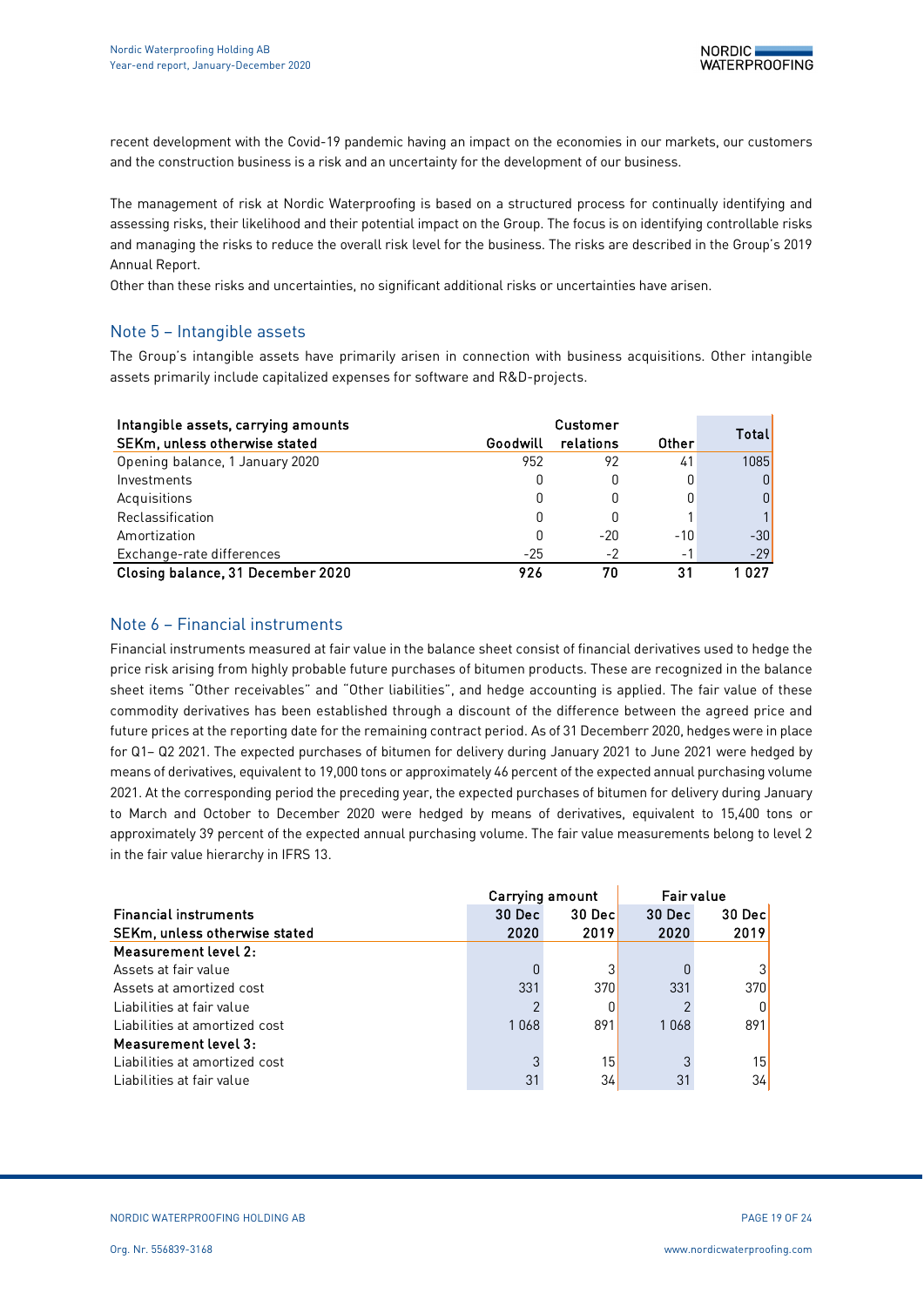#### Note 7 – Operating segments

Nordic Waterproofing's business and the basis for division into segments are the various products or services delivered by each segment. The Group's operating segments consist of Products & Solutions and Installation Services. Products & Solutions relates to sales of both internally produced and externally purchased products and related services, and Installation Services comprises the Group's wholly owned and partly-owned contracting operations within roofing. Group Items and Eliminations comprises parent company functions, including the treasury function, as well as the elimination of intra-group sales from Products & Solutions to Installation Services.

Information regarding net sales from external customers, EBITDA and operating profit (EBIT) broken down by segment is set out in the tables on pages 9 - 10.

Inter-segment transfer pricing is determined on an arm's length basis, i.e. between parties that are independent of one another, are well informed and have an interest in the implementation of the transaction. Assets and investments are reported based on where the assets are located.

|                                                      | <b>Products &amp; Solutions</b> |                | <b>Installation Services</b> |              | Group Items and<br>Eliminations |                   | Nordic Waterproofing<br>Group |          |  |
|------------------------------------------------------|---------------------------------|----------------|------------------------------|--------------|---------------------------------|-------------------|-------------------------------|----------|--|
| Amounts in SEKm                                      |                                 |                |                              |              |                                 |                   |                               |          |  |
| unless stated otherwise                              | 12M 2020                        | 12M 2019       | 12M 2020                     | 12M 2019     |                                 | 12M 2020 12M 2019 | 12M 2020                      | 12M 2019 |  |
| Revenues from external customers                     | 2470                            | 2 2 5 5        | 833                          | 866          | $\Omega$                        | $\overline{0}$    | 3 3 0 3                       | 3 1 2 2  |  |
| Revenues from other segments                         | 101                             | 103            | $\Omega$                     | $\mathbf{0}$ | $-101$                          | $-103$            | $\Omega$                      | $\Omega$ |  |
| Revenues, total                                      | 2570                            | 2358           | 833                          | 866          | $-101$                          | $-103$            | 3303                          | 3122     |  |
| <b>EBITDA</b>                                        | 412                             | 332            | 86                           | 74           | -44                             | -36               | 455                           | 371      |  |
| Depreciation & Amortisation                          | $-97$                           | $-93$          | $-16$                        | $-15$        | $-4$                            | $-3$              | $-118$                        | $-110$   |  |
| Operating profit (EBIT)                              | 315                             | 239            | 70                           | 60           | $-48$                           | $-38$             | 337                           | 260      |  |
| Net finance items                                    |                                 |                |                              |              |                                 |                   | $-16$                         | $-28$    |  |
| Profit/loss after finance items but before tax (EBT) |                                 |                |                              |              |                                 |                   | 321                           | 233      |  |
| Tax                                                  |                                 |                |                              |              |                                 |                   | $-68$                         | $-37$    |  |
| Profit/loss for the year                             |                                 |                |                              |              |                                 |                   | 253                           | 196      |  |
|                                                      |                                 |                |                              |              |                                 |                   |                               |          |  |
| Assets                                               |                                 |                |                              |              |                                 |                   |                               |          |  |
| Intangible assets (goodwill & customer relations)    | 898                             | 940            | 123                          | 128          |                                 | 17                | 1 0 2 7                       | 1085     |  |
| Property, plant and equipment                        | 345                             | 355            | 30                           | 29           | 4                               | 5                 | 379                           | 389      |  |
| Participations in associated companies               | $\Omega$                        | $\Omega$       | 99                           | 91           | $\Omega$                        | 0                 | 99                            | 91       |  |
| Inventory                                            | 384                             | 377            | 8                            | 6            | $\Omega$                        | 0                 | 392                           | 383      |  |
| Other assets                                         | 288                             | 309            | 97                           | 98           | $-46$                           | $-28$             | 339                           | 378      |  |
| Non-allocated assets                                 |                                 |                |                              |              | 627                             | 210               | 627                           | 210      |  |
| <b>Total assets</b>                                  | 1914                            | 1981           | 357                          | 353          | 593                             | 204               | 2864                          | 2536     |  |
|                                                      |                                 |                |                              |              |                                 |                   |                               |          |  |
| Liabilities and Equity                               |                                 |                |                              |              |                                 |                   |                               |          |  |
| Equity                                               |                                 |                |                              |              | 1418                            | 1 2 1 0           | 1418                          | 1 2 1 0  |  |
| Other liabilities                                    | 380                             | 329            | 100                          | 89           | $-31$                           | $-38$             | 448                           | 380      |  |
| Non-allocated liabilities                            |                                 |                |                              |              | 998                             | 947               | 998                           | 947      |  |
| <b>Total liabilities and equity</b>                  | 380                             | 329            | 100                          | 89           | 2 3 8 5                         | 2 1 1 8           | 2864                          | 2536     |  |
|                                                      |                                 |                |                              |              |                                 |                   |                               |          |  |
|                                                      |                                 |                |                              |              |                                 |                   |                               |          |  |
| Investments in tangible & intangible assets          | $\Omega$                        | $\overline{2}$ | $\Omega$                     | 0            | $\Omega$                        | 0                 | 0                             | 2        |  |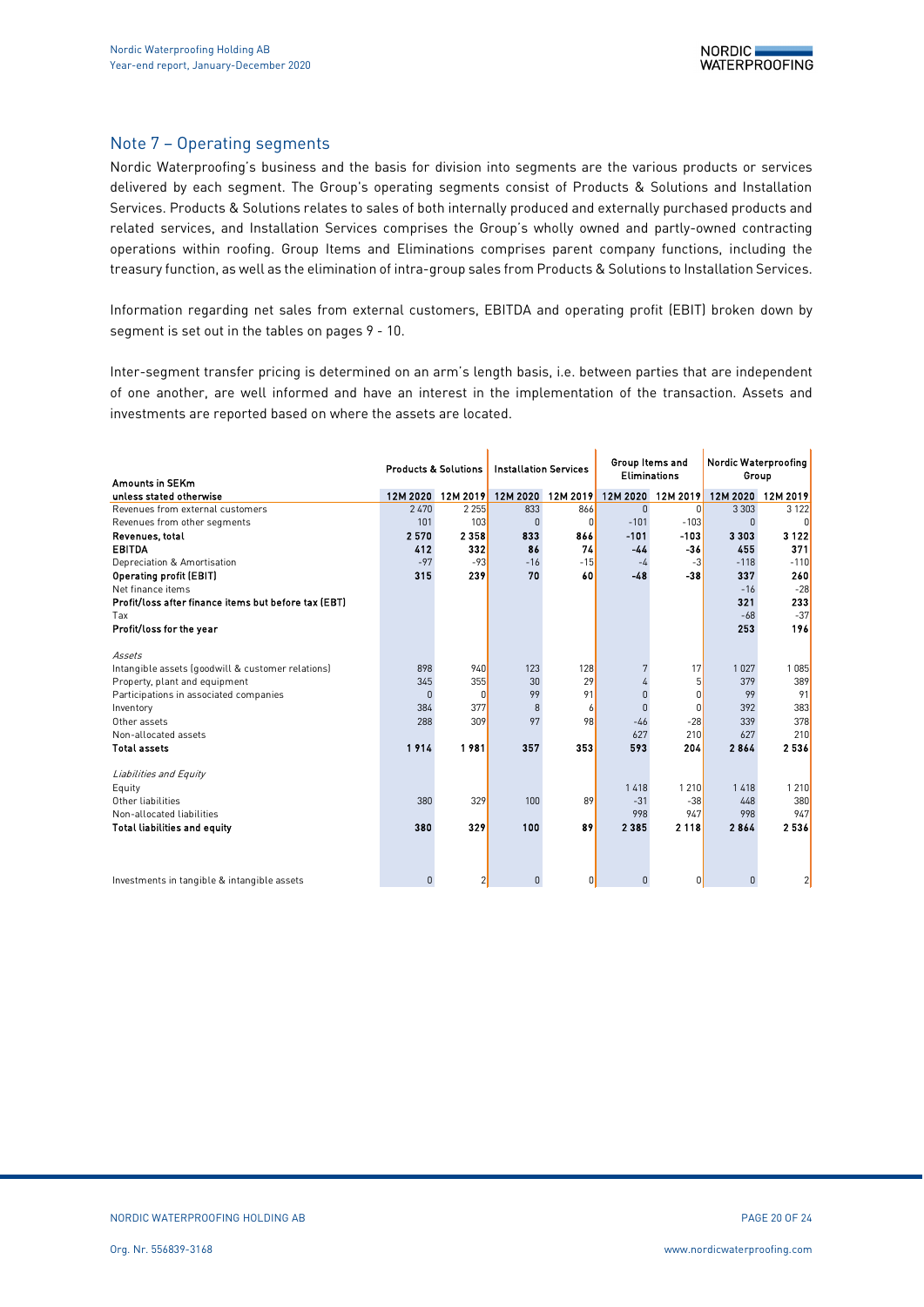### Note 8 – Transactions with related parties

The Group has related party relationships with the associated companies as stated in Note 16 of the 2019 Annual Report. Transactions with related parties are priced on market terms. No transactions have taken place between Nordic Waterproofing and related parties that have materially affected the Group's financial position and results in the fourth quarter of 2020. As also stated in Note 16 of the 2019 Annual Report, the Group has transactions with key persons in management positions. These transactions comprise salaries, benefits and pension commitments, as well as participation in the Group's incentive programs.

#### Note 9 – Merger

During the year, the parent company Nordic Waterproofing A/S, Corporate ID No 33395361, has been merged with the subsidiary Nordic Waterproofing Holding AB, Corporate ID No 556839-3168, which is now the parent company in the Group. The downstream merger is reported according to the group value method. Income statement and balance sheet in the previous parent company are included as per 2020-12-31 in Nordic Waterproofing Holding AB's income statement and balance sheet. The income statement and balance sheet of the previous parent company Nordic Waterproofing Holding A/S as of the merger date on 27<sup>th</sup> of November 2020 are shown below.

| <b>Amounts in SEKm</b>              | 2020-11-27 |
|-------------------------------------|------------|
|                                     |            |
| Net sales                           | 5,8        |
| Administrative expenses             | $-10,7$    |
| <b>Operating profit/loss (EBIT)</b> | $-4,9$     |
| Profit/loss before tax              | $-4,9$     |
| Tax                                 | 0,0        |
| Profit/loss after tax               | $-4,9$     |
|                                     |            |
| Other comprehensive income          | 0,0        |
| Comprehensive income for the period | -4.9       |

| Shares in subsidiaries                         | 472,8 |
|------------------------------------------------|-------|
| Total non-current assets                       | 472,8 |
| Other current receivables from Group companies | 12,1  |
| Current tax assets                             | 5,4   |
| <b>Total current assets</b>                    | 17,5  |
| <b>TOTAL ASSETS</b>                            | 490,3 |
|                                                |       |
| EQUITY AND LIABILITIES                         |       |
| Equity including profit/loss for the year      | 490.1 |
| <b>Total equity</b>                            | 490.1 |
|                                                |       |
| Other current liabilities                      | 0,2   |
| <b>Total current liabilities</b>               | 0,2   |
| <b>TOTAL EQUITY AND LIABILITIES</b>            | 490.3 |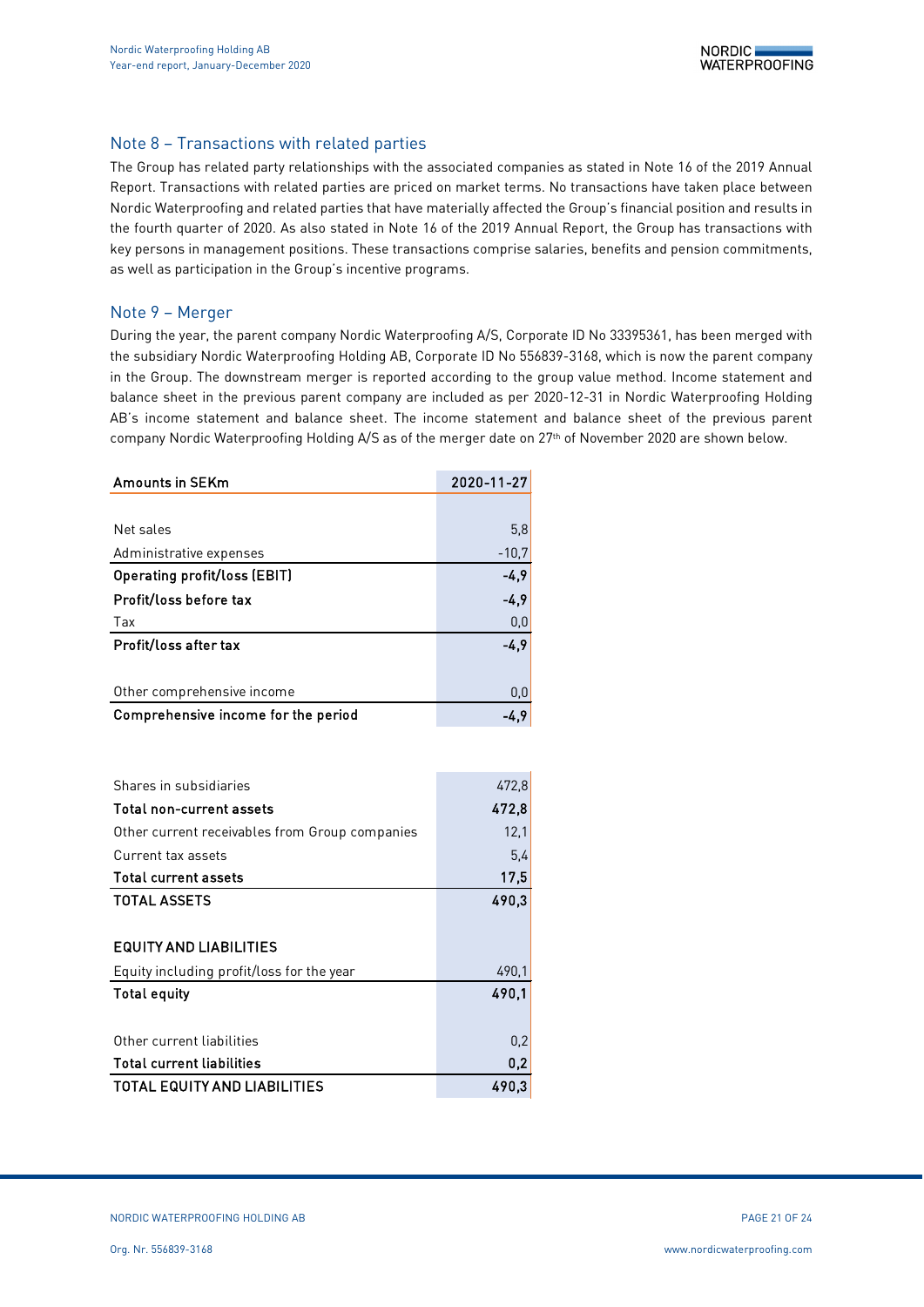# **Definitions**

## Key performance indicator according to IFRS

Earnings per share **Profit after tax for the period attributable to parent company shareholders** divided by the average number of outstanding shares for the period

# Key performance indicators not defined according to IFRS

| Capital employed                                  | Total assets less non-interest-bearing provisions and liabilities                                                                                                      |
|---------------------------------------------------|------------------------------------------------------------------------------------------------------------------------------------------------------------------------|
| EBIT                                              | Operating profit                                                                                                                                                       |
| <b>EBIT</b> margin                                | EBIT as a percentage of net sales                                                                                                                                      |
| EBITDA                                            | Operating profit before depreciation, amortization and impairment of<br>tangible and intangible assets                                                                 |
| EBITDA margin                                     | Operating profit before depreciation, amortization and impairment of<br>tangible and intangible assets as a percentage of net sales                                    |
| Equity/assets ratio                               | Shareholders' equity, including non-controlling interests, as a percentage<br>of total assets                                                                          |
| Gross margin                                      | Gross profit as a percentage of net sales                                                                                                                              |
| Interest cover ratio                              | Profit after net financial items plus interest expenses in relation to interest expenses                                                                               |
| Interest-bearing net debt*                        | Interest-bearing liabilities less cash and cash equivalents                                                                                                            |
| Interest-bearing net debt/EBITDA*                 | Net interest-bearing debt in relation to EBITDA                                                                                                                        |
| Net debt*                                         | Interest-bearing and non-interest-bearing liabilities less cash and cash<br>equivalents                                                                                |
| Net debt/EBITDA                                   | Net debt in relation to EBITDA                                                                                                                                         |
| Net debt/equity ratio                             | Net debt in relation to shareholders' equity                                                                                                                           |
| Operating cash conversion*                        | Cash flow from operating activities as a percentage of EBITDA                                                                                                          |
| Organic growth                                    | Net sales growth adjusted for enterprises acquired and sold off and any<br>exchange rate changes. No adjustments have been made for number of<br>working days          |
| R <sub>12</sub>                                   | The most recent twelve months/rolling twelve-month period                                                                                                              |
| R4Q/4                                             | Average value of the latest four quarter's closing balance                                                                                                             |
| Return on capital employed*                       | EBIT as a percentage of average capital employed, calculated as the<br>average of the last four quarter's closing balances                                             |
| Return on capital employed<br>excluding goodwill* | Operating profit (EBIT) as a percentage of average capital employed,<br>excluding goodwill, calculated as the average of the latest four quarter's<br>closing balances |
| Return on shareholders' equity                    | Profit after tax attributable to parent company shareholders as a percentage<br>of average shareholders' equity, excluding non-controlling interests                   |

\* Key performance indicators marked with \* are either new or has a changed definition compared to the Full Year report 2019 and Annual report 2019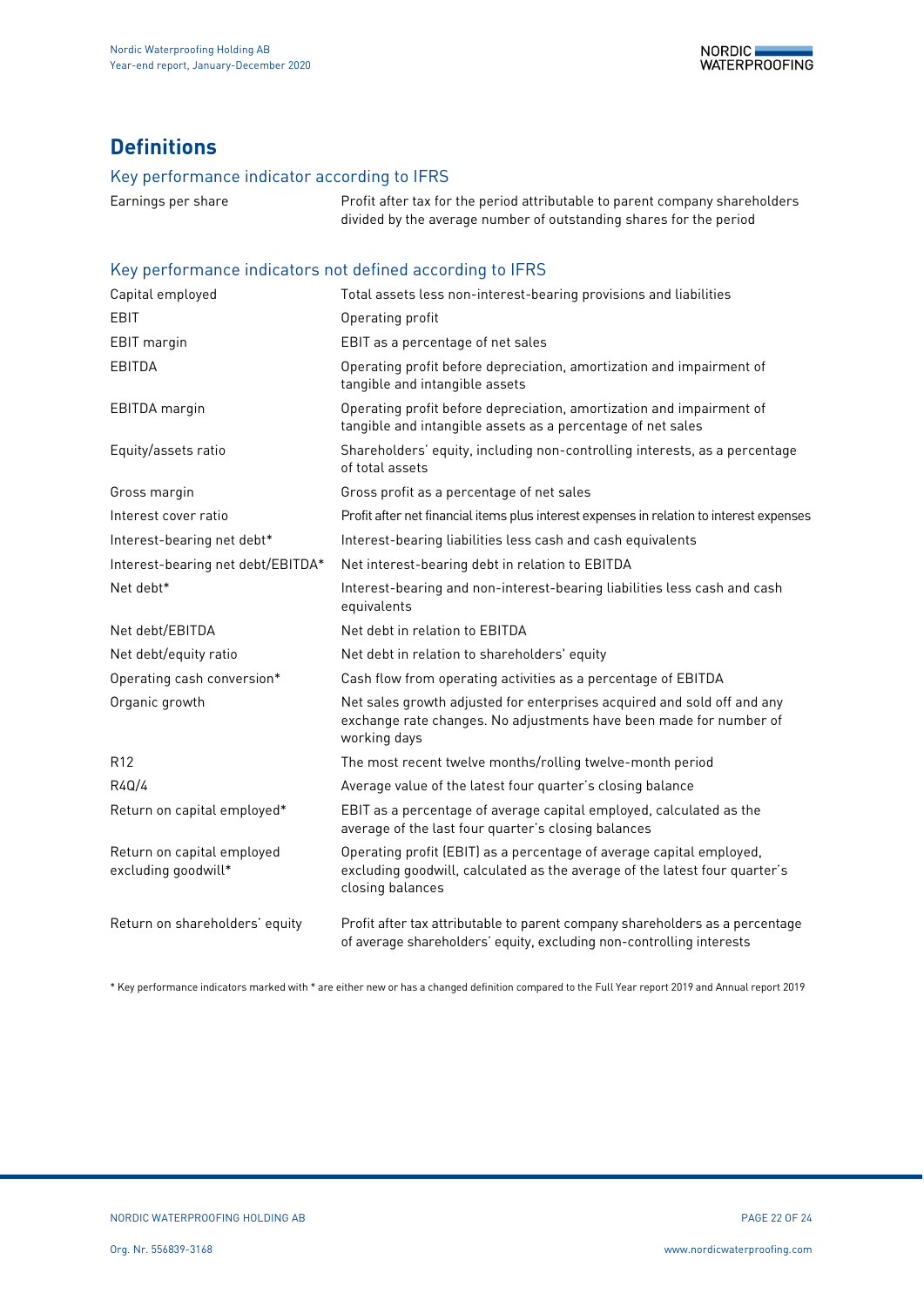# **Reconciliations**

# Key performance indicators not defined according to IFRS

|                                                                    | Q4 2020 | Q4 2019 | 12M 2020 12M 2019 |         |
|--------------------------------------------------------------------|---------|---------|-------------------|---------|
| Capital employed                                                   |         |         |                   |         |
| Total assets                                                       | 2864    | 2 5 3 6 | 2864              | 2536    |
| Other non-current liabilities                                      | $-33$   | -43     | $-33$             | -43     |
| Provisions                                                         | -5      | -6      | $-5$              | -6      |
| Deferred tax liabilities                                           | $-102$  | -91     | $-102$            | -91     |
| Trade payable                                                      | $-152$  | $-130$  | $-152$            | $-130$  |
| Payables for on-going construction contracts                       | $-19$   | $-20$   | $-19$             | -20     |
| Tax liabilities                                                    | $-20$   | -6      | $-20$             | -6      |
| Other current liabilities                                          | $-272$  | $-223$  | $-272$            | $-223$  |
| Capital employed                                                   | 2 2 6 1 | 2016    | 2 2 6 1           | 2016    |
| <b>EBITDA</b>                                                      |         |         |                   |         |
| <b>EBIT</b>                                                        | 65      | 62      | 337               | 260     |
| Depreciation                                                       | 24      | 24      | 97                | 91      |
| Amortization                                                       | 5       | 5       | 21                | 19      |
| Impairment                                                         |         |         |                   |         |
| <b>EBITDA</b>                                                      | 93      | 91      | 455               | 371     |
|                                                                    |         |         |                   |         |
| Interest cover ratio                                               |         |         |                   |         |
| Profit/loss before tax                                             | 72      | 64      | 321               | 233     |
| Interest expenses                                                  | 5       | 6       | 23                | 25      |
| Total                                                              | 77      | 70      | 344               | 257     |
| Interest expenses                                                  | 5       | 6       | 23                | 25      |
| Interest cover ratio, multiple                                     | 15,2x   | 10,8x   | 15,0x             | 10,4x   |
| Interest-bearing net debt                                          |         |         |                   |         |
| Non-current interest-bearing liabilities                           | 803     | 763     | 803               | 763     |
| Current interest-bearing liabilities                               | 39      | 44      | 39                | 44      |
| Minus: Cash and cash equivalents                                   | $-604$  | $-197$  | $-604$            | -197    |
| Interest-bearing net debt                                          | 238     | 610     | 238               | 610     |
| Net debt                                                           |         |         |                   |         |
| Non-current interest-bearing liabilities                           | 803     | 763     | 803               | 763     |
| Non-current non-interest-bearing liabilities                       | 33      | 43      | 33                | 43      |
| Current interest-bearing liabilities                               | 39      | 44      | 39                | 44      |
| Current non-interest-bearing liabilities                           | 3       | 12      | 3                 | 12      |
| Minus: Cash and cash equivalents                                   | $-604$  | $-197$  | $-604$            | -197    |
| Net debt                                                           | 274     | 665     | 274               | 665     |
|                                                                    |         |         |                   |         |
| Return on capital employed (ROCE)                                  |         |         |                   |         |
| <b>EBIT (R12)</b>                                                  |         |         | 337               | 260     |
| Average capital employed (R4Q/4)                                   |         |         | 2 1 6 8           | 2020    |
| Return on capital employed (ROCE), %                               | n/a     | n/a     | 15,6%             | 12,9%   |
| Return on capital employed (ROCE) excl goodwill                    |         |         |                   |         |
| <b>EBIT (R12)</b>                                                  |         |         | 337               | 260     |
| Average capital employed (R4Q/4)                                   |         |         | 2 1 6 8           | 2020    |
| Goodwill (R4Q/4)                                                   |         |         | 954               | 960     |
| Return on capital employed (ROCE) excl goodwill, %                 | n/a     | n/a     | 27,8%             | 24,5%   |
| Return on shareholders' equity                                     |         |         |                   |         |
| Profit after tax attribuatble to parent company shareholders (R12) |         |         | 256               | 198     |
| Average shareholders' equity ((OB+CB)/2)                           |         |         | 1 3 0 1           | 1 1 4 3 |
| Return on shareholders' equity, %                                  | n/a     | n/a     | 19,6%             | 17,3%   |
|                                                                    |         |         |                   |         |